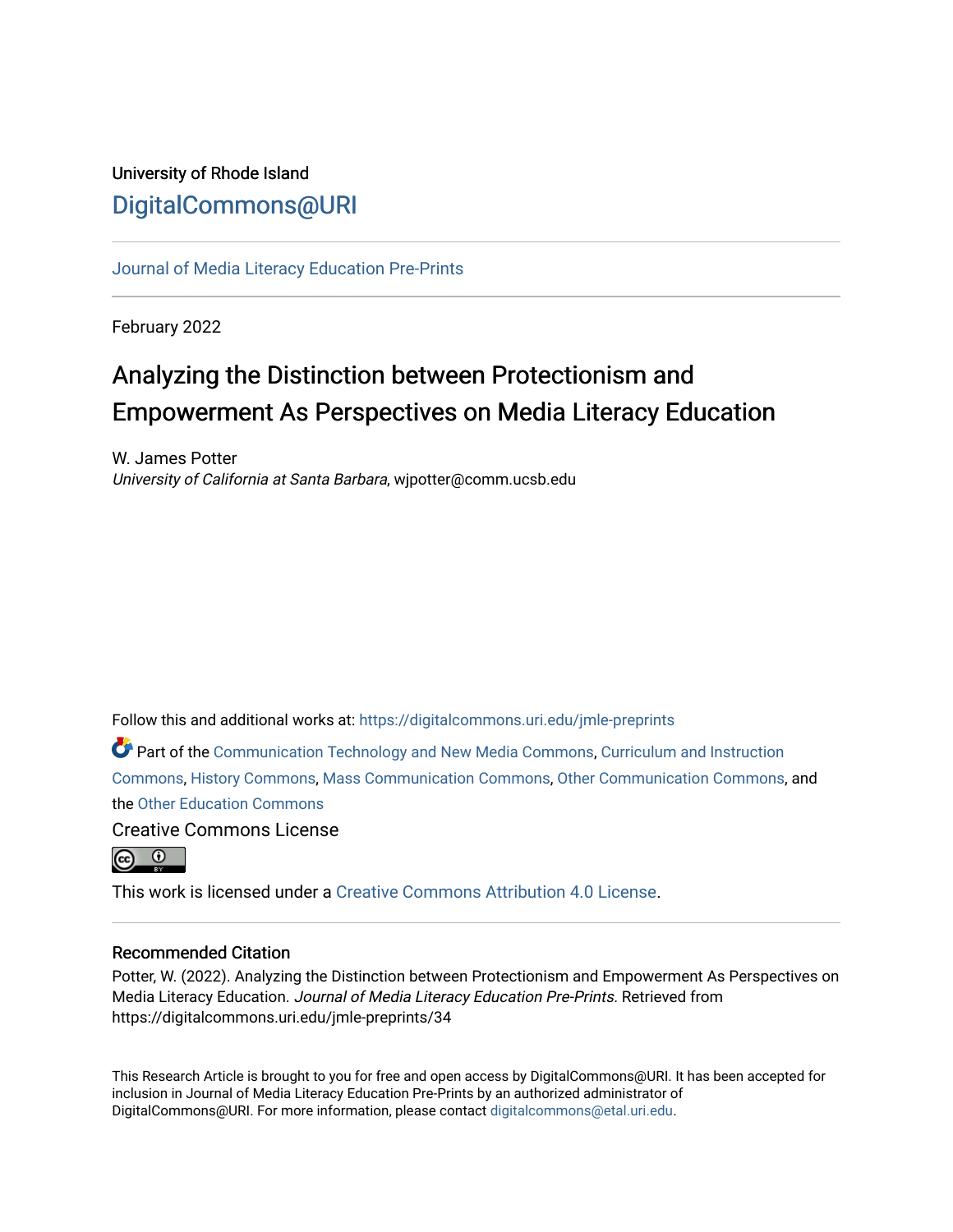#### **Analyzing the Distinction between Protectionism and Empowerment**

#### **As Perspectives on Media Literacy Education**

#### Abstract

It has become a common practice to categorize the different perspectives on media education as following either a protectionist approach or an empowerment approach. However, the way scholars write about the distinction between these two approaches can be confusing and sometimes misleading. This article presents an examination into the ways media literacy scholars have characterized the two approaches by using an inductive method that organized those many ideas into nine categories. An analysis of those definitional ideas across the nine groupings reveals that the characteristics most often mentioned (power differential of media/audiences and reactive/proactive stance) were more oriented towards focusing on similarities and that other characteristics less often mentioned (role of instructor, nature of the instruction, and outcome assessment) were more useful in illuminating the differences.

Keywords: media education, protectionism, empowerment, induction, critical analysis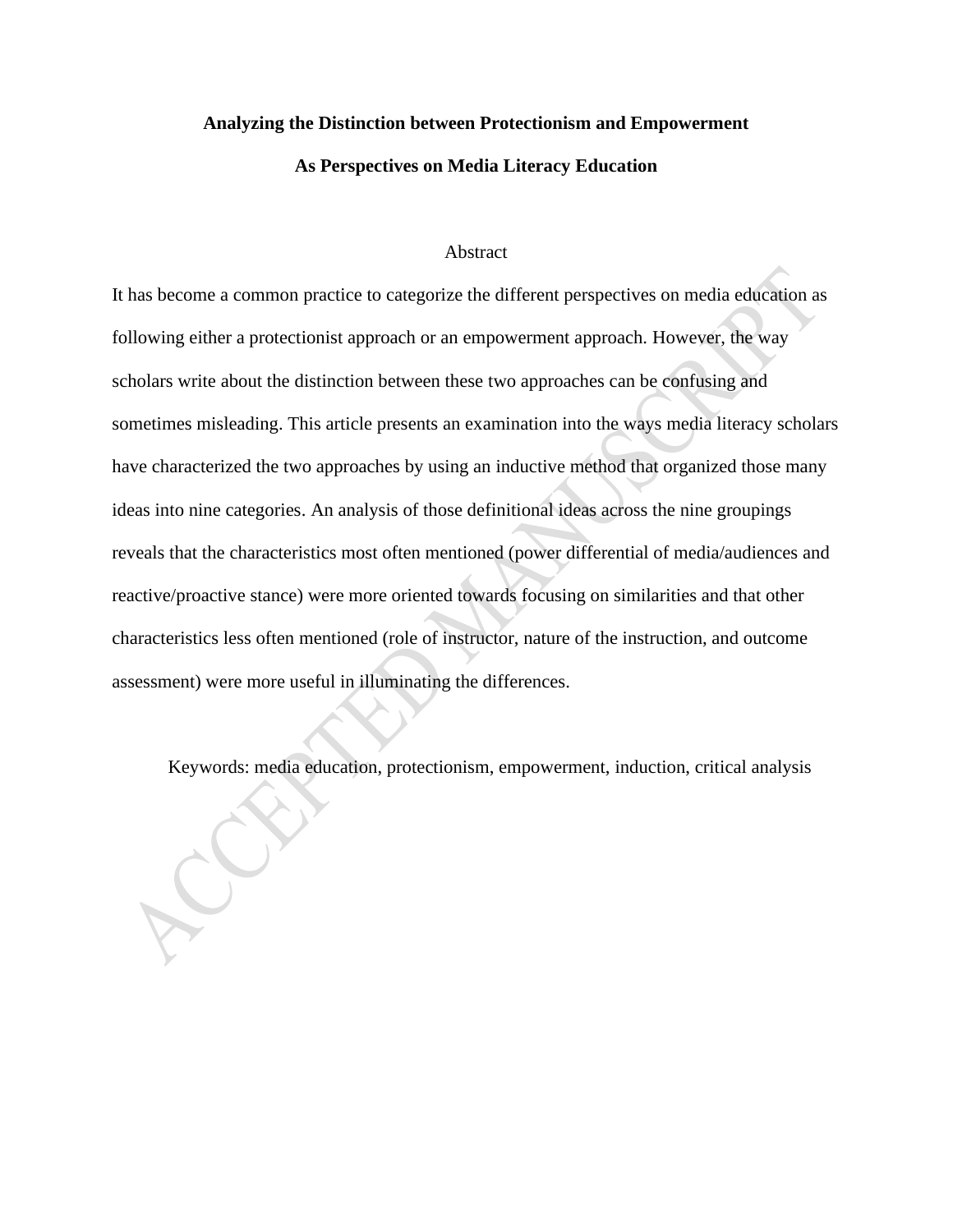# **Analyzing the Distinction between Protectionism and Empowerment**

#### **As Perspectives on Media Literacy Education**

A great deal has been written about what the purpose of media literacy education should be. Scholars who try to organize all these ideas typically arrange them into two categories, which are usually labeled protectionism and empowerment (e.g., Buckingham, 1998; Crandall, 2016; Friesem, 2018; Hobbs, 2011; Levitt & Denniston, 2014; Mendoza, 2009; Nelson, Powell, Giray, & Ferguson, 2020).

In order to organize all those definitional ideas into meaningful sets and to generate fresh insights into the ways scholars have highlighted what they believe are the key distinctions between these two approaches, an inductive study was conducted to examine all of the articles published in the *Journal of Media Literacy Education* from its inception through 2020 and identify the different ways those authors have characterized these two approaches to media education.

# **The Two Perspectives on Media Education**

The origin of this distinction can be traced back half a century to the work of Brazilian educator Paulo Freire. In his book *Pedagogy of the Oppressed,* Freire (1970) argued that much of media education at the time was being controlled by elites who wanted to protect high culture (canonized literature, classical music, etc.) by educating the public to avoid the attraction of popular culture, which those elites regarded as crass entertainment that was a perversion of the ideal of high culture. Then in a subsequent book entitled *Education for Critical Consciousness,* Freire (1973) proposed that media education should empower people by helping them make their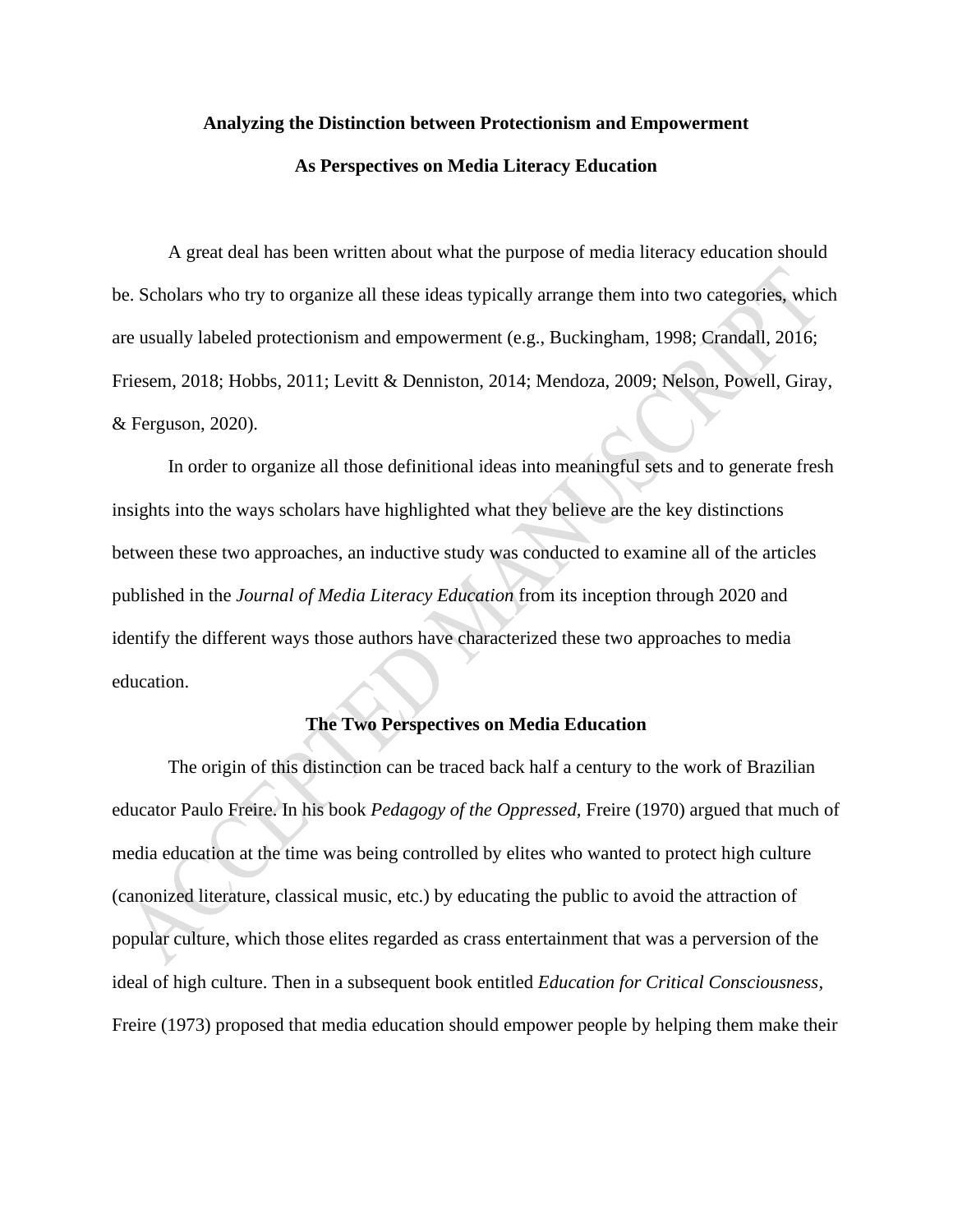own decisions about which media and messages to use and how to interpret meanings in ways that would improve their lives.

These ideas were amplified and elaborated over the next few decades primarily by European cultural scholars who criticized the status quo of media education as being oriented too much towards protectionism and not enough towards empowerment. For example, when Buckingham (1998) wrote about the history of media education in the United Kingdom, he explained that "Past generations of media educators tended to espouse a form of protectionism, seeking to defend students against what were seen as the negative cultural, moral, or ideological influences of the media" (p. 33). He argued that from the 1930s to the 1960s, the purpose of media education "was nothing less than the salvation of the culture – preserving the literary heritage, language, values, and health of a nation" (p. 34) which he regarded as elitist because self-proclaimed experts were imposing their view of what culture should be on the masses. He argued that those experts created curricula to convince students that the media should be used to elevate the public's taste so that educated people would be much more attracted to the loftier ideas in classic literature rather than the presumed baser ideas in popular music, radio, film, and television.

This protectionist approach to media education has often been called inoculation (Buckingham 1998; Friesem, 2018; Halloran & Jones, 1992; Kellner & Share, 2007; Masterman, 1980, 1985; Mendoza, 2009) because of the way it uses instruction as a way to to build up "antibodies" in the public so people would be likely to reject popular culture rather than be infected by it. For example, Buckingham (1998) explained that by the 1960s media education was characterized by defensiveness, which he characterized as "a process whereby teachers have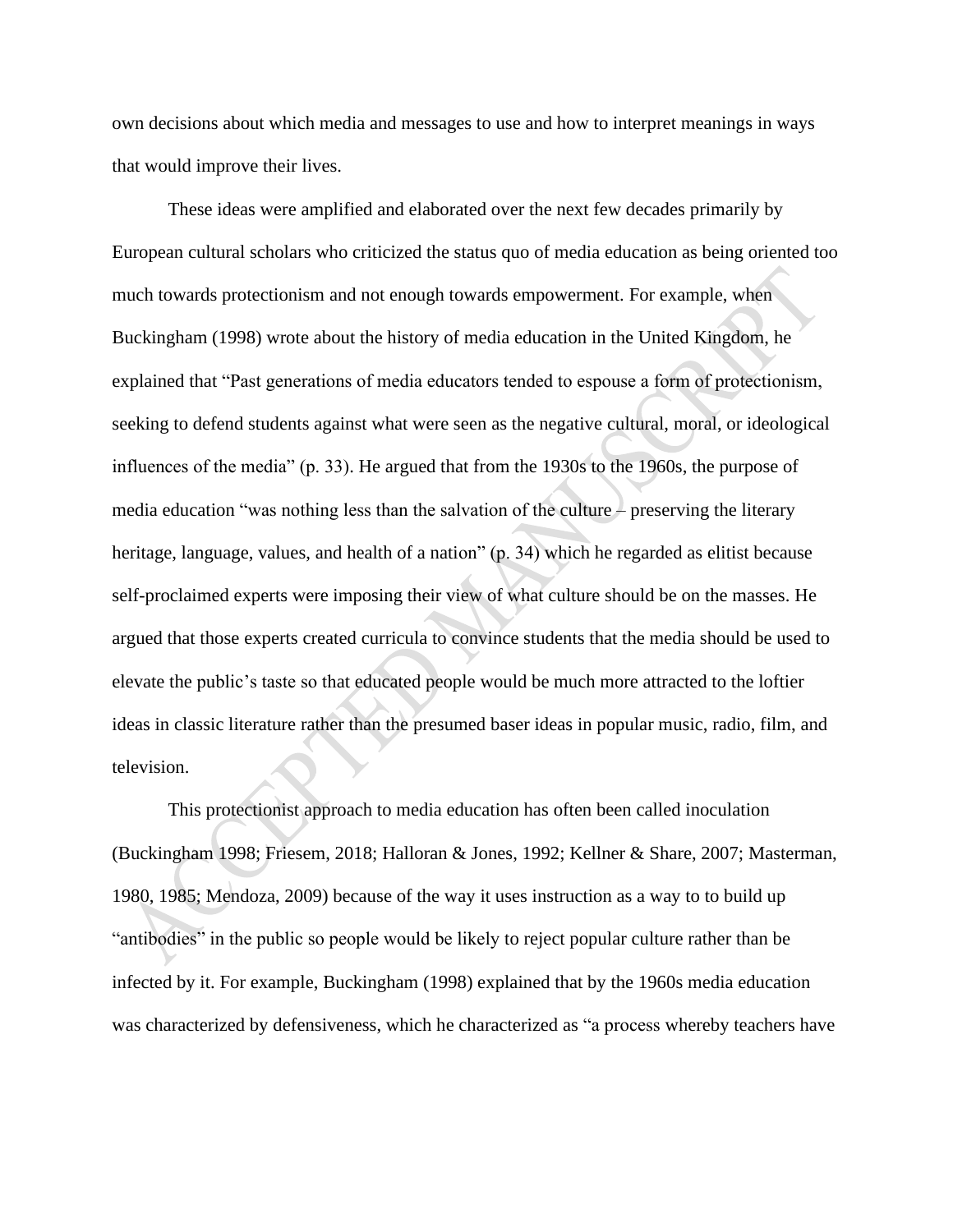sought to inoculate or protect students against what are assumed to be the negative effects of the media" (p. 36).

As an alternative to this protectionist perspective on media education, cultural and critical scholars began developing what they called an empowerment perspective to move away from the elitism they perceived in the protectionist approach. Their alternative perspective envisioned using media education to show students how to create a healthy skepticism about the media so that those students would be motivated to challenge the meanings presented by the media and instead to construct their own meanings that would help them live a more fulfilling life. Thus, the empowerment perspective was presented as a proactive way to prepare youth with the tools to help them be successful in meeting the many challenges they would encounter in their engagement with the media, society, and its institutions throughout their lives (Alvermann, Moon, & Hagood, 1999; Castells, 1997, 2004, 2012; Thoman & Jolls, 2004).

The idea of empowerment has been a major theme in the work of many cultural scholars over the years (AlNajjar, 2019; Bergsma, 2011; Bergstromv, Flynn, & Craig, 2018; Crandall, 2016; Hobbs, 2011; Kersch & Lesley, 2019; Masterman, 1985, 2010; Pereira & Pinto, 2011; Valtonen, et al, 2019; Wharf Higgins & Begoray, 2012). It was also incorporated into NAMLE's definition of media literacy, which asserted that the purpose of media education should be to help people become more media literate by learning how to become more critical of the media both as consumers of media messages and as producers of their own messages (Naiditch, 2013).

#### **Problems with the Distinction**

As this distinction grew in visibility, several problems became apparent. Its characterization as a debate seemed faulty, and its treatment as mutually exclusive approaches to media education appeared to be too simplistic.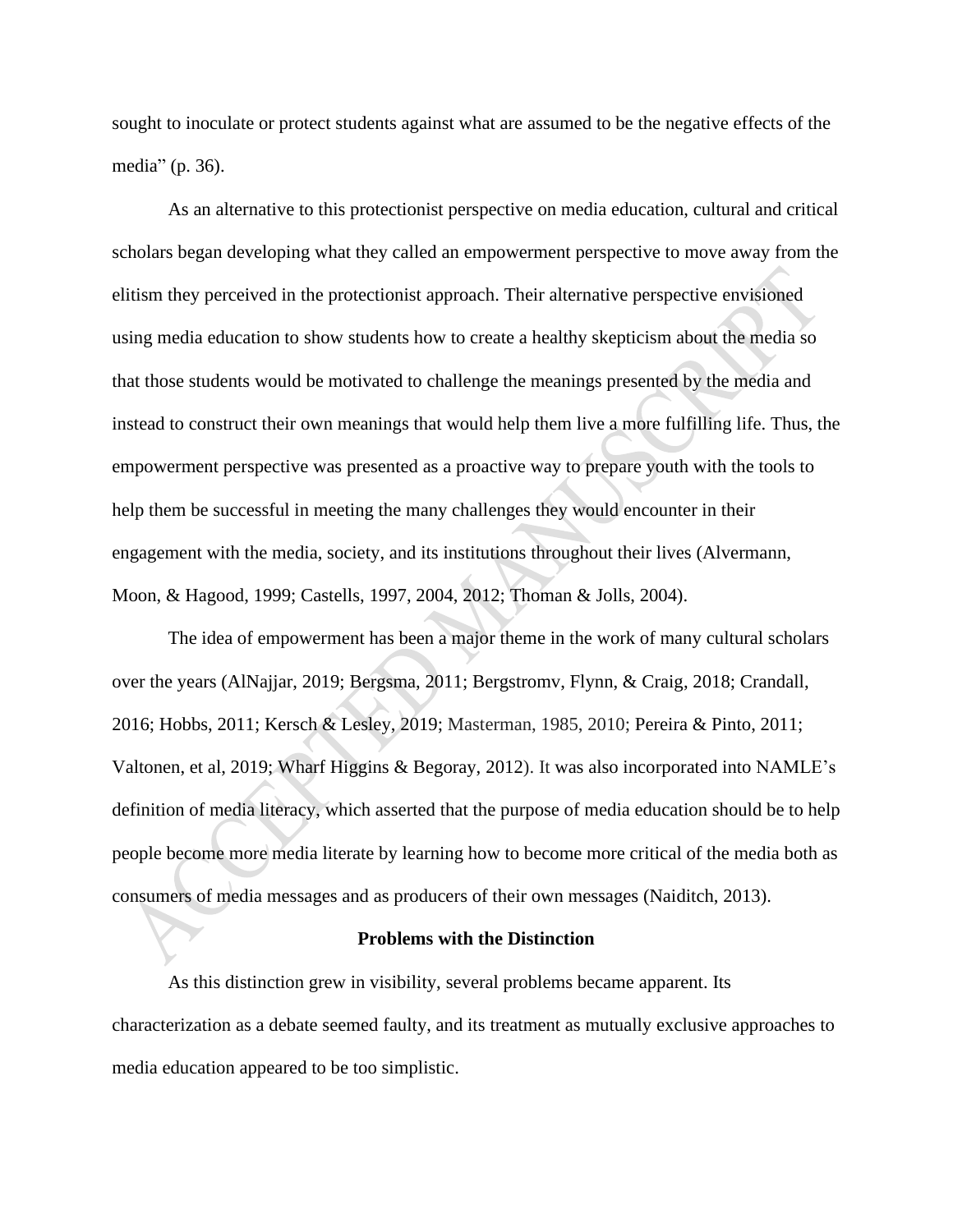#### **Not A Debate**

This distinction is often presented as a debate. For example, Hobbs (1998) characterized this difference in educational perspectives as one of the great debates in the media literacy movement. She continued to make this claim more than a decade later when she wrote, "there is a robust ongoing debate about the relative value and limitations of both protectionist and empowerment perspectives in media literacy education" (Hobbs, 2011, p. 422).

At first glance, the way this distinction is treated in the literature may lead readers to regard it as a debate because the writings present a good deal of argumentation. However, those arguments are almost exclusively one-sided, which makes it faulty to characterize it as a debate. The word "debate" implies that there are two sides to an issue and that people on each side of the issue continually respond to the criticism from the other side by providing arguments and evidence to convince listeners that their position on the issue is superior to the other position. While there are many publications by scholars who argue for an empowerment perspective and criticize the protectionist perspective, there is no debate-like response to these criticisms. That is, there are no publications were authors refute the criticisms of the protectionist perspective and fire back criticisms of the empowerment perspective. For example, Hobbs (1998, 2011) who repeatedly characterizes this distinction as a debate does not present any evidence of scholars who favor the protectionist approach either defending their perspective or criticizing the empowerment perspective.

It appears that scholars are now recognizing that the terms used to label the sides in the purported debate suggest more of a complementary relationship between the two perspectives instead of a competitive one that we would expect to see in a debate. Even Hobbs appears to have acknowledged that the two perspectives have been working together in a complementary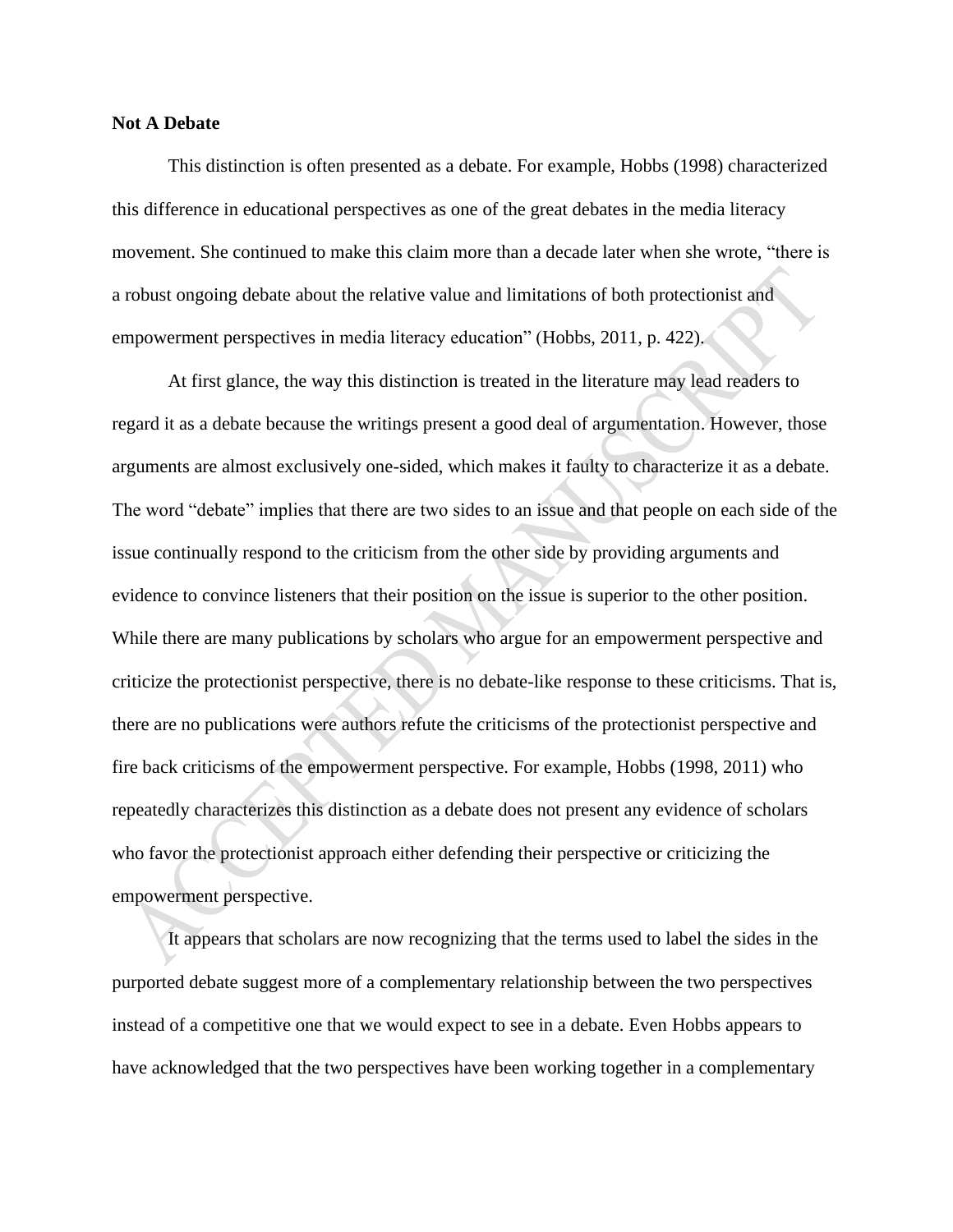manner by referring to them as "a two-sided coin with protectionism on one side and empowerment on the other" (Hobbs, 2010), and she later wrote that "in the heart of every protectionist is a strong desire for students' voices to be valued through thoughtful interactions in the world, while even the staunchest empowerment advocate has considered the limits and boundaries of appropriateness, comfort, and taboo in children's media environments" (Hobbs & Moore, 2013, p. 31).

#### **Too Simplistic**

If scholars who write about this distinction between the two approaches all cited the same characteristic, then the distinction would be clear. However, scholars who write about these approaches have used many characteristics to express their perceptions of the distinction and different scholars typically use different assortments of these characteristics, which can lead readers of this literature to arrive at different decisions about what kinds of instruction fall into which of the two approaches to media education. This is what Turin and Friesem (2020) found when they surveyed 69 instructors teaching media literacy courses in Israel and the United States. The surveyors presented their respondents with a list of 32 titles for prospective final papers in a media literacy course where the authors created some titles to be examples of the protectionist approach while other titles were designed to indicate an empowerment approach. They asked their respondents to rate how relevant each title would be for an acceptable paper in a media literacy course. The authors expected that some of their respondents would rate most of the protectionist-type titles the same (either high, medium, or low), while rating most of the empowerment-type titles the same (opposite of their ratings of the protectionist-type titles). However, this is not what they found. Instead, they found little evidence that a respondent would rate the protectionist-type titles the same (either all high, medium, or low) or rate all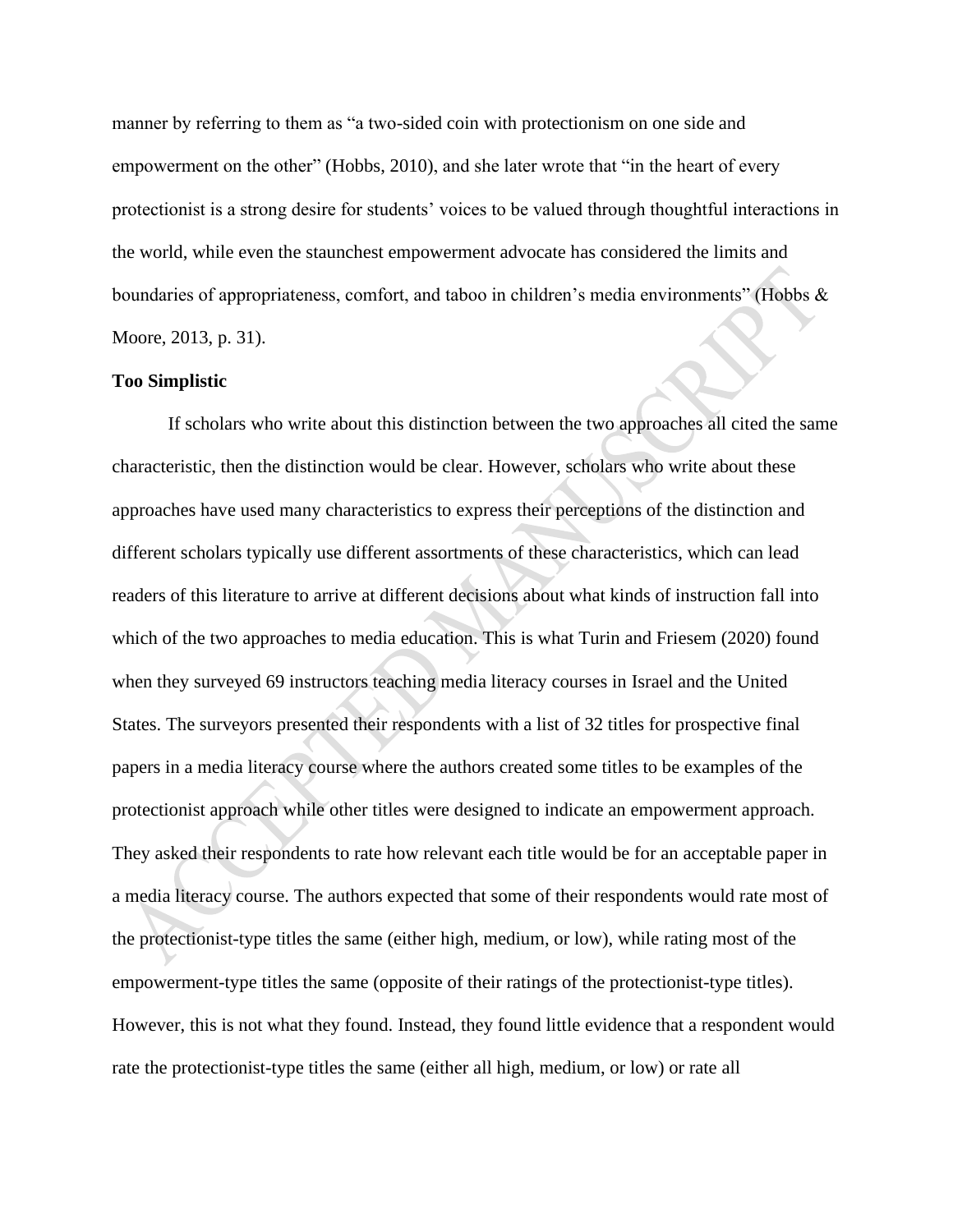empowerment-type titles as being equally important. Furthermore, they found no difference in the rankings that could be attributed to country with "only five out of thirty-two topics reveal significant differences among Israeli and US scholars on a p-value of 0.10" (Turin & Friesem, 2020, p. 132). Instead, they found a great deal of variation in topic ratings that could only be attributed to individual differences across respondents in terms of their interpretations about their meanings for media literacy, protectionism, and empowerment.

Given all the characteristics expressed as differences between the two approaches as well as the findings of the Turin and Friesem study, it is likely that different scholars are using different sets of criteria, which raises several questions. What are all the different characteristics that scholars have used to draw a distinction between protectionism and empowerment? And, which of these characteristics seem to be the most useful discriminators? It is the purpose of this study to answer these two questions.

#### **Method**

#### **Procedure**

This study used a six-step inductive method to analyze all the articles published in the *Journal of Media Literacy Education* from its inception in 2009 through the end of 2020. In the first step, all of the published articles were read to identify each instance of an author mentioning either protectionism or empowerment as a perspective on media education. When a mention was found, the words in that mention were recorded as an entry. Those entries typically included a definition of one or both terms, or they were an argument about how the perspectives were different or the same.

In the second step, each of those entries was analyzed to identify the characteristics the authors were arguing constituted the difference or similarity across the two perspectives. Third,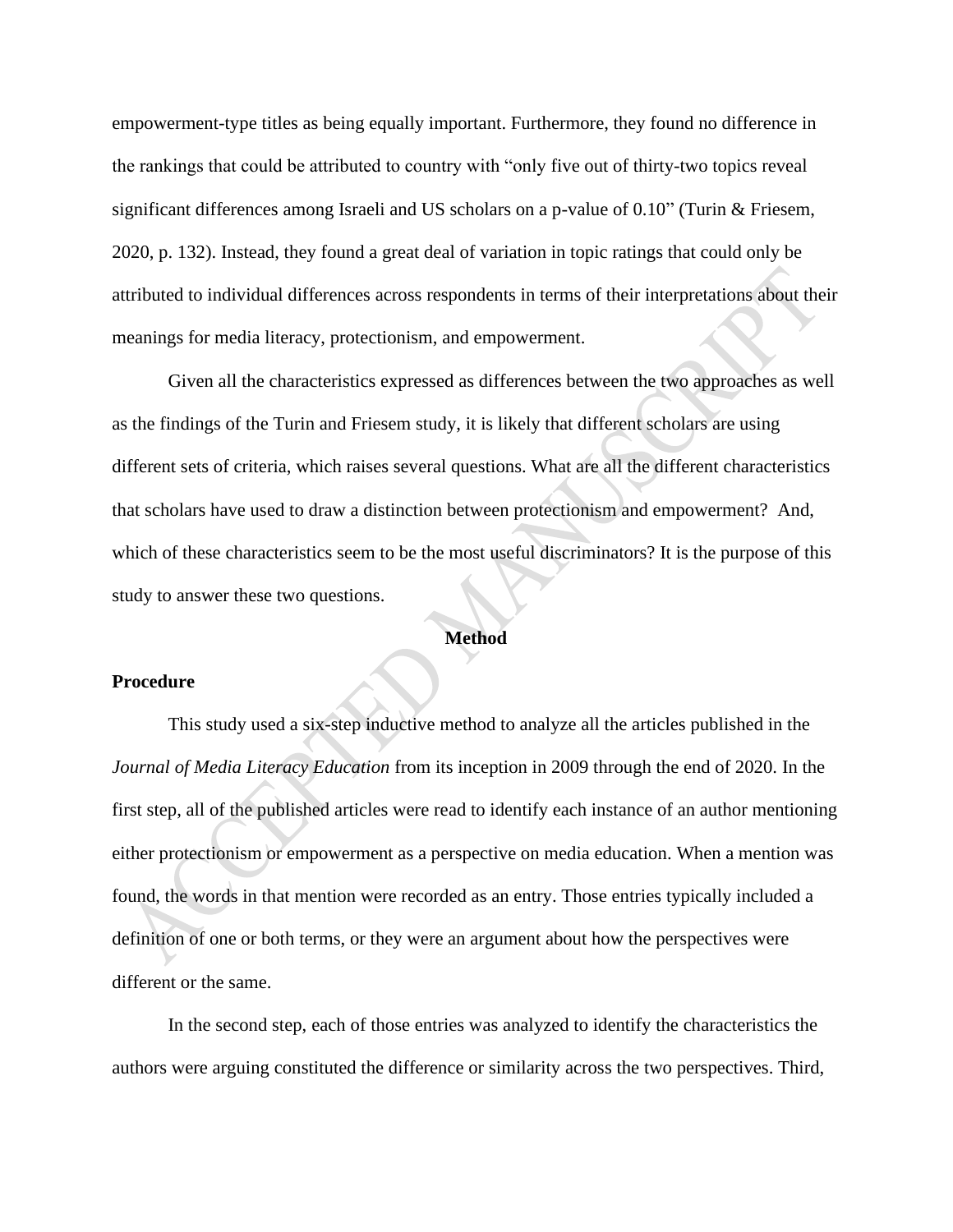those elements were then grouped together according to the types of characteristics the authors were highlighting. The initial grouping resulted in six categories of characteristics: the author's vision of the purpose of media education, nature of instruction, role of the instructor, outcome assessment, perspective on the media, and perspective on audiences. Notice that these categories were not determined *a priori* in a planning process; instead, they emerged during the analyses.

The fourth step was the most involved because it employed multiple iterations to refine the categories, such that each category included ideas unique from the ideas in the other categories. Furthermore, the set of categories needed to be exhaustive, that is, there were enough categories to include all the ideas that authors were using to describe and distinguish the two perspectives of protectionism and empowerment. This step involved several notable changes in the refinement of categories. One of these changes was to sub-divide several categories into subcategories where the differences across sub-categories were deemed important. For example, the initial category of nature of instruction was divided into sub-categories of scope, stance, extent, and content. Also, the initial category of outcome assessment was divided into sub-categories of type of measures, timing, and indicators of success. Another important change that emerged during these iterations was the collapsing of two categories (perspective on the media and perspective on audiences) into one category labeled the power differential between the media and audiences. This was done to reflect the common practice of authors focusing on power when characterizing the media as well as audiences, that is, many authors argued that a distinction between protectionism and empowerment highlighted a power differential. After many iterations of analysis, a nine-category scheme resulted: Power differential, nature of instruction (scope, stance, extent, and content), role of the instructor, and outcome assessment (timing, type, and indicator of success) (see Table 1).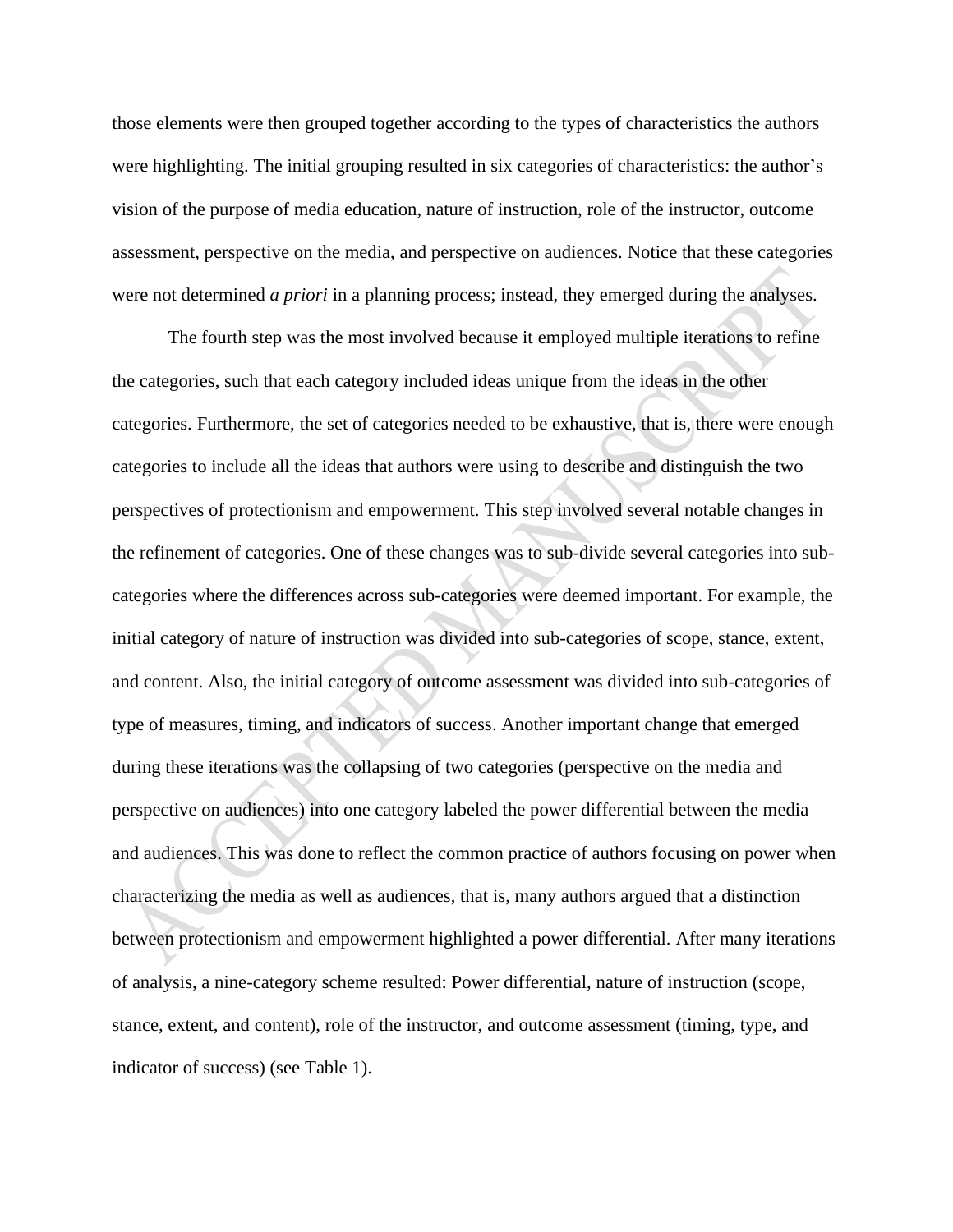In the fifth step, all entries were placed in one and only one of these nine categories. Then in the sixth and final step, each of the entries within a category were examined in order to determine whether: (a) the two perspectives exhibit a clearly articulated difference, or (b) the two perspectives appear to be different, but the differences are exaggerated or inaccurate and therefore the perspectives are more similar than they are different on that characteristic.

#### **Caveats**

It is important to express two caveats. First, the nine-category analytical scheme that is developed in this study is *not* presented as a finding. That is, it is not a product that is presented as the *only* way to analyze differences in the way authors write about different perspectives on media education. Instead, this scheme was developed as a tool to achieve a different purpose for this study, which is to generate some deeper insights into what many scholars have been struggling to do when they categorize perspectives on media education.

The second caveat is that this analysis relies primarily on what scholars have written about the two perspectives in their publications. At times, their meanings are accepted at face value while at other times those meanings are challenged. One reason for those challenges is that almost all of the descriptions about the protectionist perspective were published by scholars who were arguing that the protectionist perspective was faulty in some way, so there were times when they exaggerated differences between the two perspectives. Another reason for challenging the surface meanings presented in some of the writings is that media educators often use alternative terms, which sometimes could be trusted to be synonyms, but other times could not.

#### **Findings**

This presentation of findings follows the format of the nine analytical categories as laid out in Table 1. For each category, an evaluation is made about whether the characteristic was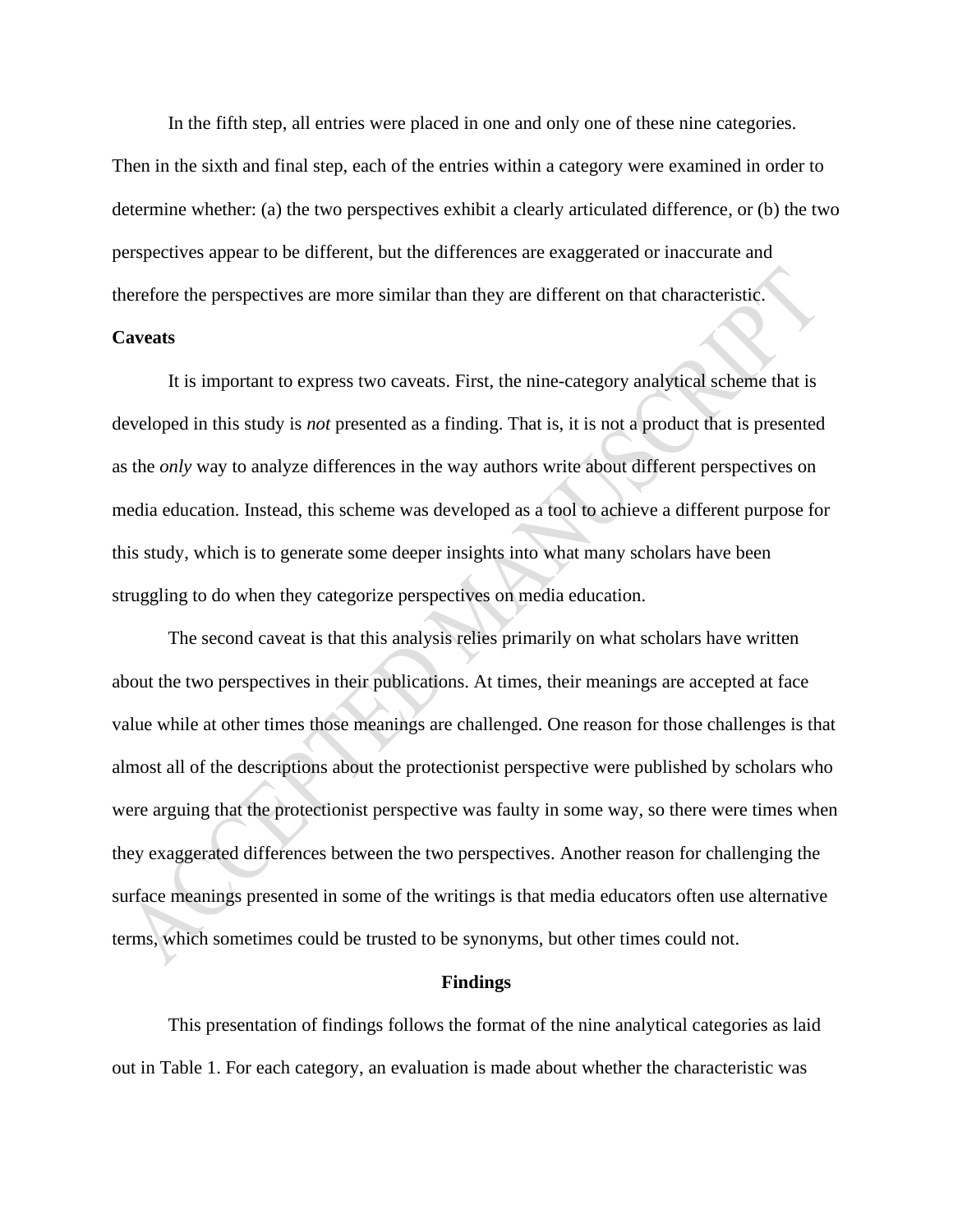more useful in expressing an important difference across the two approaches or whether it reflected a similarity (see Table 2).

#### **Power Differential**

At first, there appears to be a major difference between the two perspectives in how they view the power of the media in relation to the power of individuals. Critics of the protectionist perspective have argued that protectionists believe that media messages in general are dangerous because the media are very powerful and that the users of the media have much less power, which renders them as victims who need protection (Buckingham 2003; Considine, 1997; Hobbs, 1998; Kellner & Share, 2007). These scholars use this argument as a basis for presenting their alternative, which is an empowerment perspective where media education should be designed to help users achieve their full potential in handling any potential threat from the media by being able to avoid accepting media imposed meanings and instead being able to construct their own meanings.

This characterization, however, is an exaggeration. To illustrate its faulty nature, let's unpack these claims. First there is the claim that protectionists – and all social scientists studying media effects – believe the media exert a powerful influence on all users and that the users are relatively powerless in protecting themselves against this influence. While this claim may have been a fairly accurate characterization of media effects research in the early part of the twentieth century when most media effects researchers were behaviorists, it has not been an accurate characterization of social scientists for more than a half century. Within social sciences generally and media effects research specifically, the idea that the media were powerful and people were powerless was put to rest in 1964 when Berelson and Steiner published *Human behavior: An inventory of scientific findings* in which they presented a detailed review of social science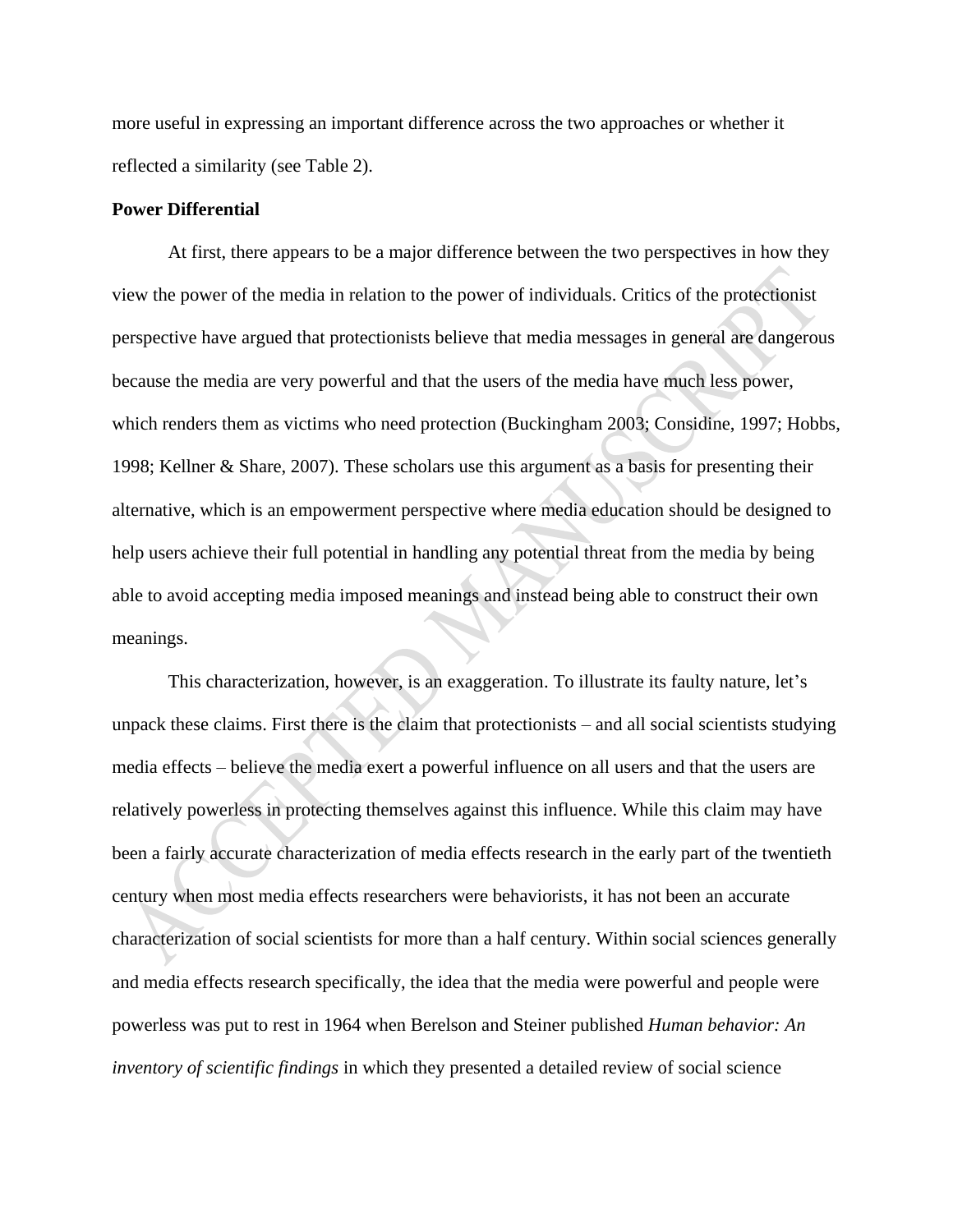findings about human behavior that showed that there were no powerful media effects, that is, evidence of media effecting everyone the same way. Since that time, media effects researchers have published thousands of studies, which generally show that any media exposure is likely to generate a considerable degree of variation across people in terms of how they process meaning and how they react to those exposures (Potter, 2018). Therefore, scholars who criticize protectionist scholars or any media effect researcher or educator for believing that the media are generally powerful and that students are generally powerless are making a faulty argument – unless they published their criticism before 1965.

It is also interesting to note that critics of the protectionist approach do not specifically address a power differential in the context of the empowerment approach; however, it is reasonable to conclude that they believe the media do exert some influence on individuals; if they did not believe this, then there would be no basis for advocating empowerment through media education. Also, it is interesting to note that these critics do not address the power of students; however, it is reasonable to conclude that they are arguing that students have the potential to be more powerful but that they typically do not exercise much power over controlling media influence. If this were not their belief, then their arguments that media education should empower students would have no foundation.

In summary, it might at first appear that the two approaches to media education differ in how they regard the power differential. However, this difference is an illusion as the above analysis contends. Both approaches are built on the assumptions that (1) the media have the potential to influence individuals, (2) individuals typically exercise insufficient power in controlling media influence in their everyday lives, and (3) that media education can teach individuals about ways to increase their power and motivate them to exercise greater power.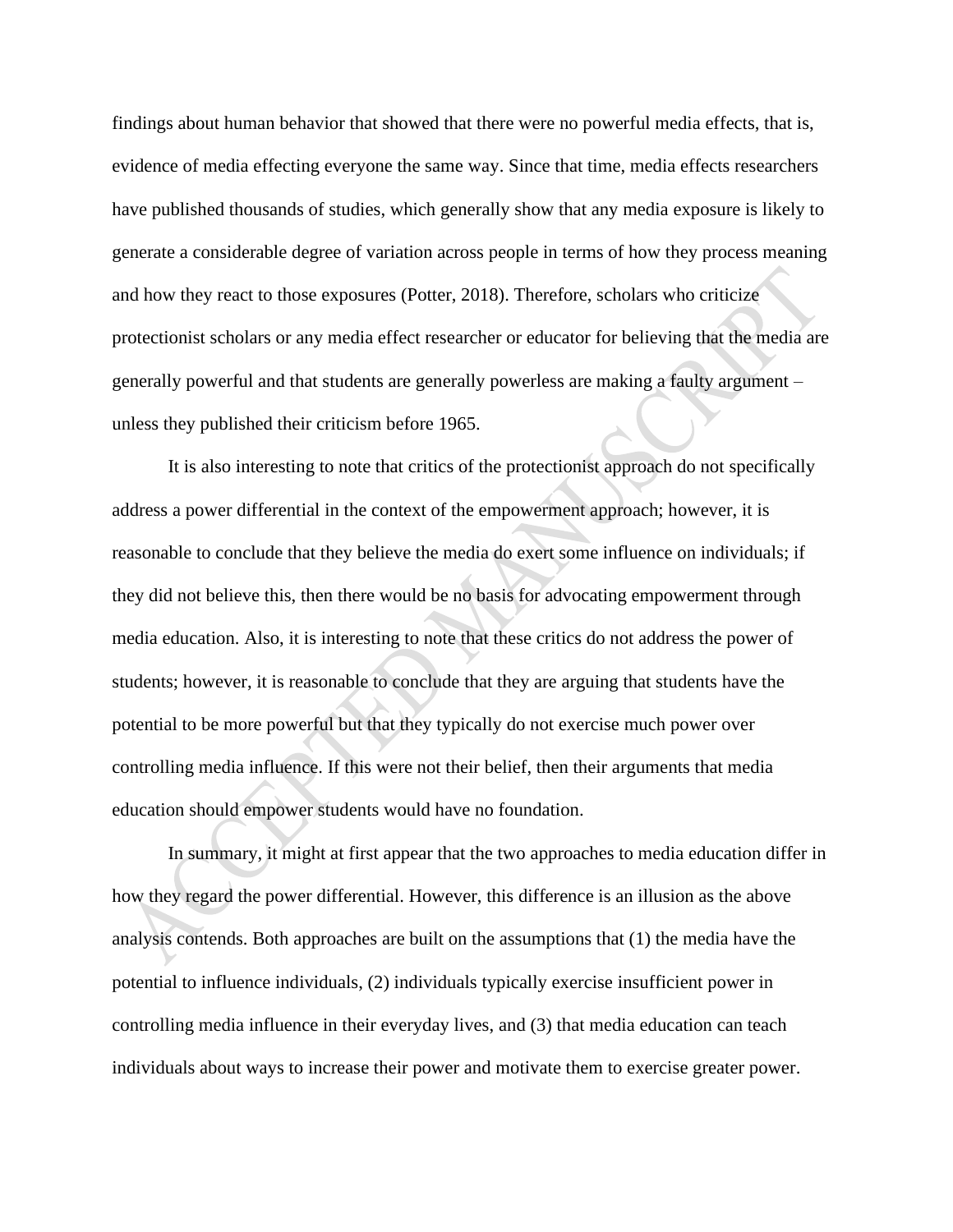#### **Nature of Instruction**

The protectionist perspective is characterized as relying on interventions that are targeted to address specific areas of potential harm while the empowerment perspective is characterized by a more general education approach. These differences across the two perspectives become even more salient on the characteristics of scope, extent, and content, but not so much on the sub-category of stance.

**Scope.** The two perspectives exhibit a major difference in scope. The protectionist perspective treats student improvement in a narrow manner focusing on one particular vulnerability at a time. Educators who take a protectionist approach identify a particular vulnerability among students. Then they design an intervention to help students overcome that vulnerability. For example, interventions have been designed and tested to help people alter their false beliefs about stereotypical portrayals of women (Choma, Foster, & Radford, 2007); women in science (Steinke, et al., 2007); racism (Ramasubramanian & Oliver, 2007); violence (Bickham & Slaby, 2012; Byrne, 2009; Scharrer, 2006); bullying (Walsh, Sekarasih, & Scharrer, 2014); substance abuse (Kupersmidt, Scull, & Austin, 2010); alcohol (Chen, 2013); smoking (Banerjee & Greene, 2006); sexual behavior (Pinkleton, et al., 2013); sexual objectification (Reichert, et al., 2007); misleading news (Maksl, et al., 2017; Vraga, et al., 2012); terrorism (Comer, et al., 2008); advertising messages (Buijzen, 2007); nutrition (Evans, et al., 2006; Hindin, Contento, & Gussow, 2004); eating disorders (Coughlin & Kalodner, 2006; Mora, et al., 2015; Raich, Portell, & Pelaez-Fernandez, 2010; Wade, Davidson, & O'Dea, 2003;. Wilksch, Durbridge, & Wade, 2008); and body image (Halliwell, et al., 2014; Rabak-Wagenar, Eickhoff-Shemek, & Kelly-Vance, 1998; Wilksch, Tiggemann, & Wade, 2006; Yamamiya, et al., 2005).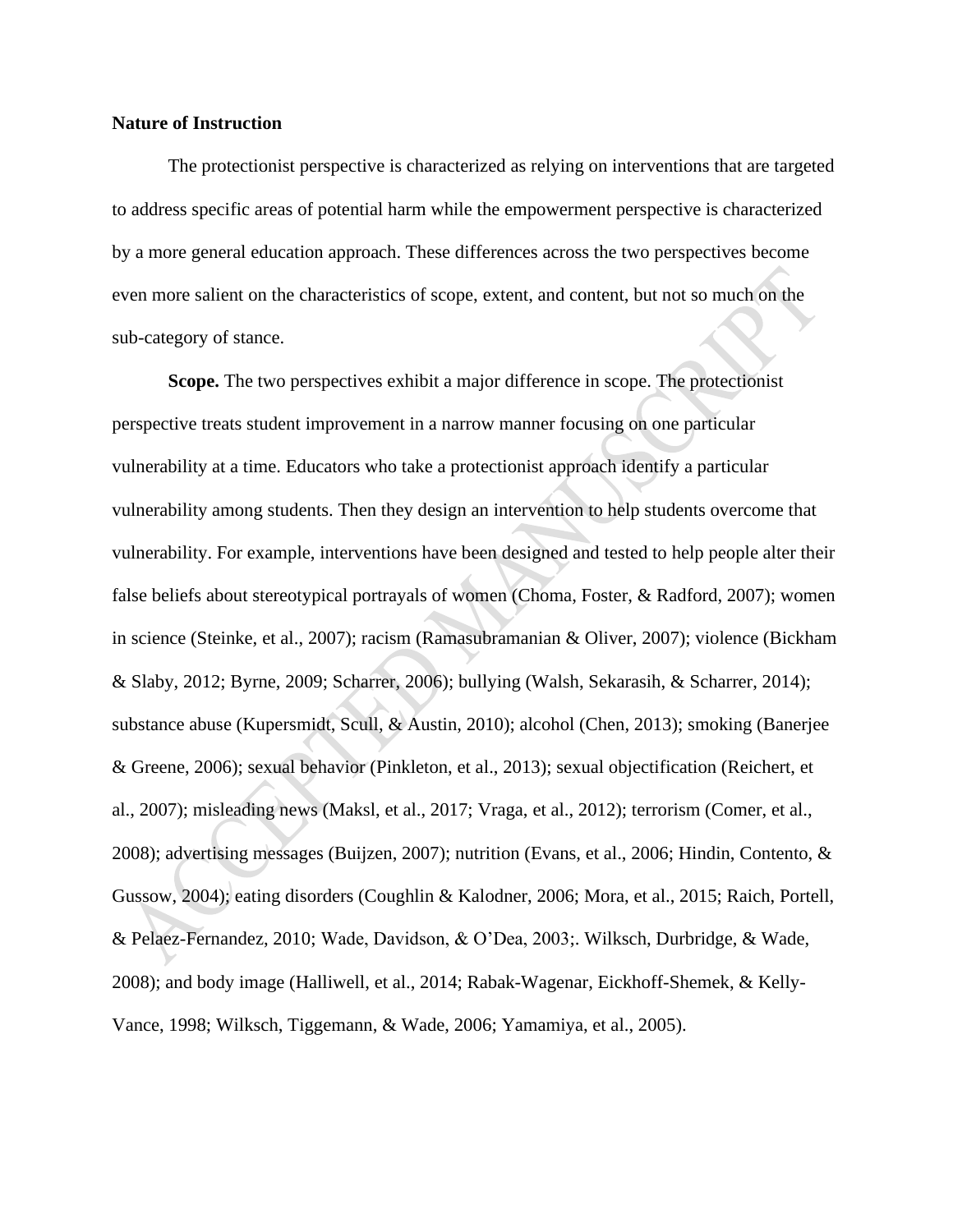In contrast, the empowerment perspective on media literacy education is oriented to achieving goals that are much more general, more expansive, more global, and that will take much longer as well as many more resources to attain. As for ambitiousness, consider how Livingstone (2003) writes about the purpose of media education under an empowerment perspective as repositioning "the media user - from passive to active, from recipient to participant, from consumer to citizen" (Livingstone, 2003).

**Stance.** On the surface, there appears to be a difference between the approaches on stance (proactive or reactive). Empowerment is typically characterized as taking a proactive stance whereas protectionism takes a reactive stance. It is easy to see how educators operating under an empowerment perspective are clearly proactive; they regard media education as a way to provide students early in life with the full range of tools that they can use throughout their lives to deal with any kind of challenge the media may present to their well-being and happiness. In contrast, educators operating under a protectionist approach typically take a defensive stance as Buckingham (1998) points out. They regard students as vulnerable to the power of the media and attempt to protect students from harm by provided them with specific lessons that help them understand the potential for harm and motivate them to take steps to reduce their vulnerability.

It is tempting to regard empowerment as proactive and protectionism as reactive. But this would be a faulty characterization. While protectionism looks to be reactive in its practice of using perceived vulnerabilities as a motivator in developing particular media literacy lessons, its overall perspective is forward-looking as illustrated by its intent to give students particular tools they can use not only during the interventional lessons but also throughout their lives. Therefore, both perspectives share a similarity of a proactive stance.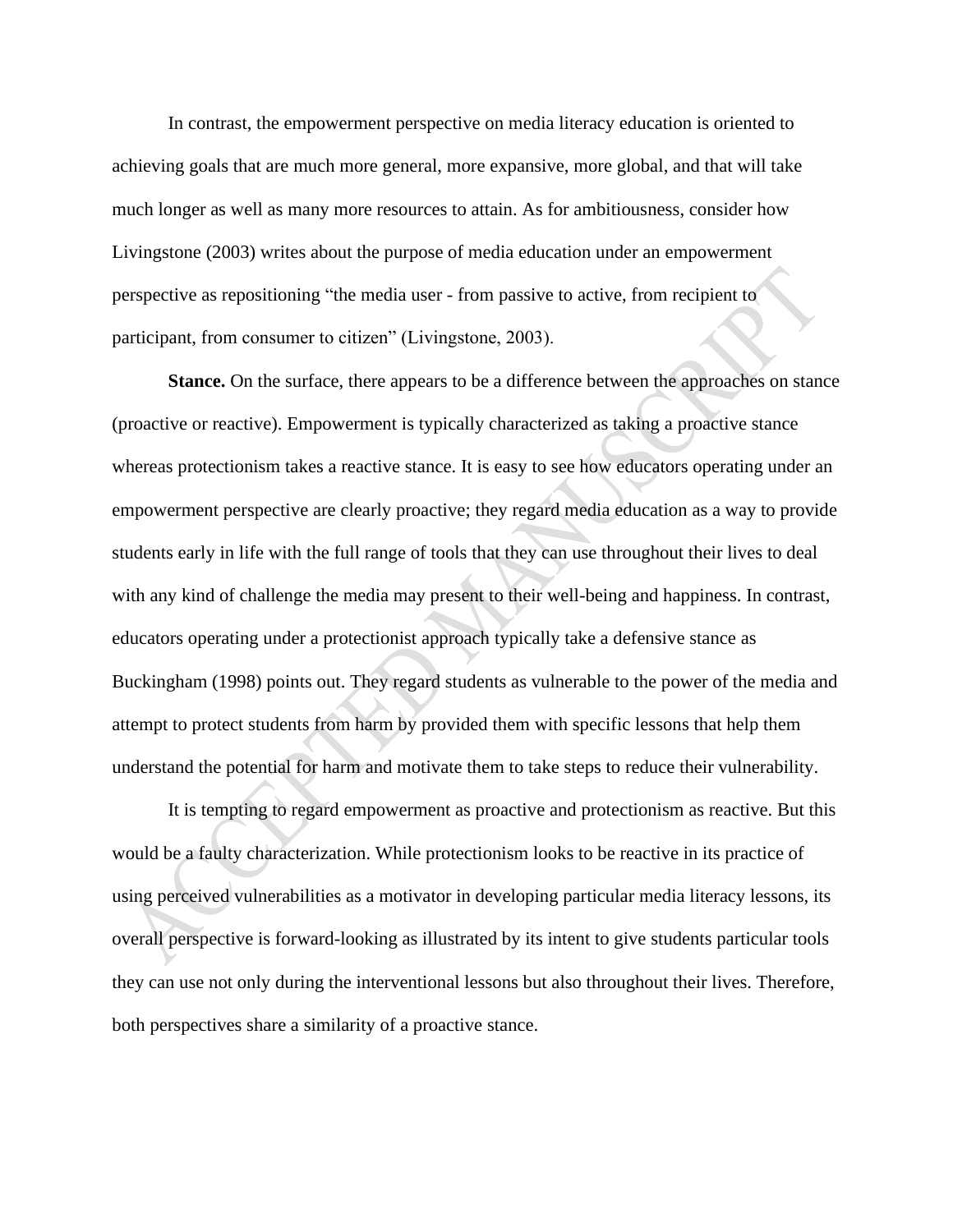**Extent.** The educational experiences that illustrate the protectionist approach are typically interventions that are often short, self-contained one-shot experiences designed to address one particular vulnerability among students. In contrast, educational experiences that illustrate the empowerment approach are typically longer-term progressions where media educators attempt to integrate them into the overall flow of the full educational curriculum.

There are social scientists who also take an extensive view of media education; however, it is rare to see follow-through on this approach. Instead, most of the research conducted by social scientists uses an experiment that tests the effectiveness of an intervention immediately after it was administered. "The intervention approach focuses on microlevel effects on individuals' thoughts, attitudes, opinions, and behaviors, derived from the tradition of media effects scholarship" (Scharrer, 2007, p. 19). Protectionists identify a particular area (type of message) that they believe from previous research that is causing a particular error (faulty belief) and design a relatively small-scale intervention to alter something in students in a desired direction.

**Content.** The protectionist perspective typically focuses on a belief that is regarded as being faulty, so the content of the intervention is designed to convince students who hold this belief that (a) their existing belief is faulty and (b) that switching to an alternative belief would be in their best interest. Some lessons also try to translate the belief into action by stimulating motivation to alter behavioral patterns.

In contrast, the empowerment perspective is much more focused on skills and knowledge as the tools that will help students be in a more empowered position to handle any challenge from the media throughout the course of their lives. Masterman (2001) proposed that media education should aim to empower students to become critical and autonomous thinkers. Media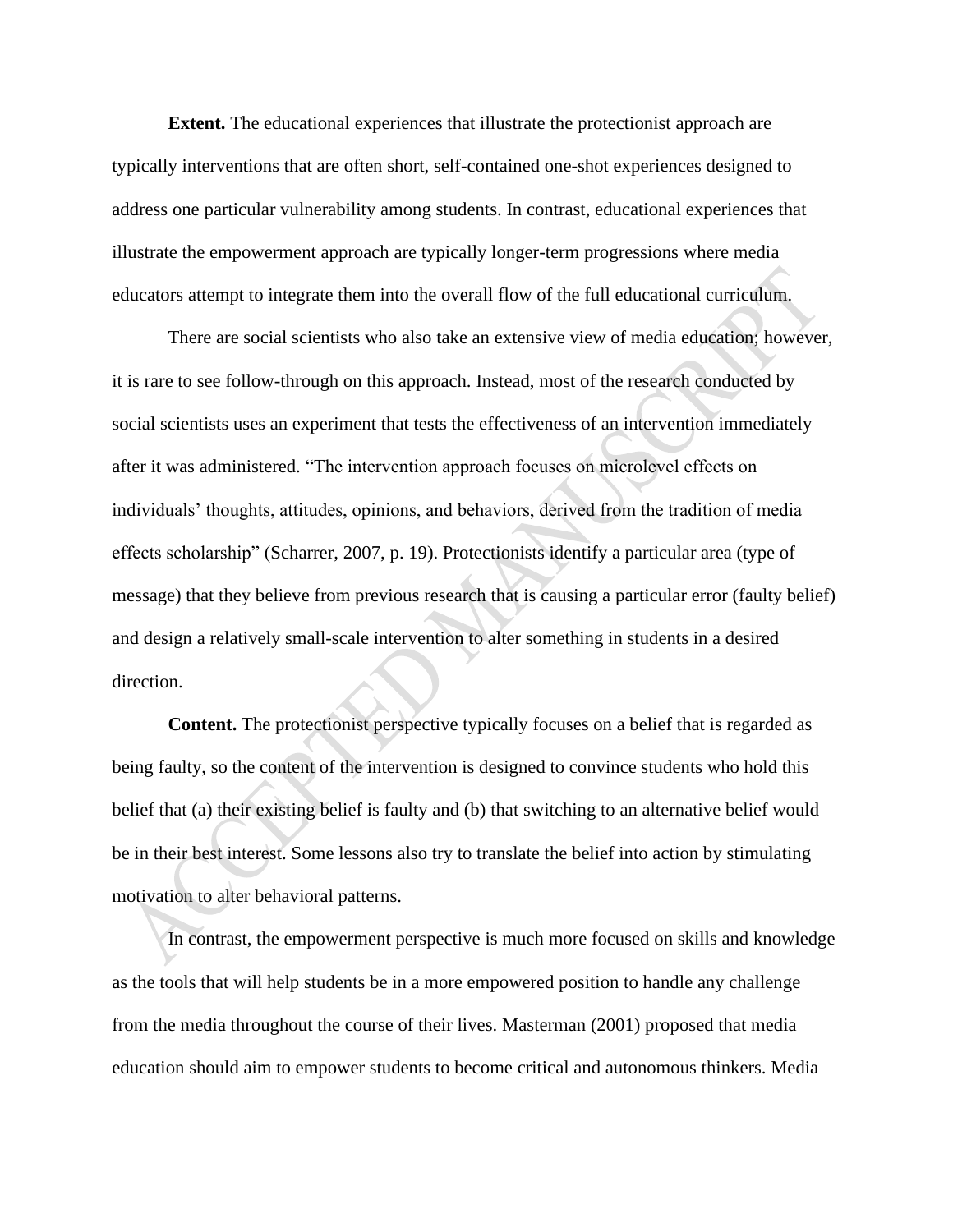literacy can ideally serve to deepen students' understanding of media content as well as contextualize the social, economic, and historical conditions in which media messages are created and circulated (Buckingham, 1998; Hobbs 2011; Masterman, 1980, 1985). In order to achieve this much more general and ambitious purpose, empowerment educators try to give students more generalized knowledge that those students can use in a variety of situations in the future. They also try to strengthen students' information processing skills that can be applied across a wide range of challenges.

#### **Role of the Instructor**

In this analysis, instructor refers to more than the person delivering the media lessons in a classroom. It also refers to parents, siblings, and spokespeople for institutions such as religion, politics, and government. And it refers to people who design or deliver education. Sometimes the designers are the same as the deliverers, such as parents. But other times there is a difference between the deliverer (classroom teacher) and the designers (curriculum experts).

Under the protectionist perspective, the instructor is regarded as an expert who must determine where the problems are with media influence then decide which beliefs need to be promoted and which behaviors should be encouraged as a way of reducing their students' vulnerability. This expert role of the instructor "places the teacher in a role of ultimate power to interpret and deconstruct messages for students" (Buckingham 1998).

The use of instructors as experts has been criticized for being too controlling, and it presents a danger of steering students towards "right" answers rather than educating students to think for themselves (Friesem, 2018, p. 137). Furthermore, endorsing values connotes a "right" and "wrong" way to understand media, and this becomes problematic when a teacher approaches the child audience as the "hero—who has all the right answers and right readings" of a text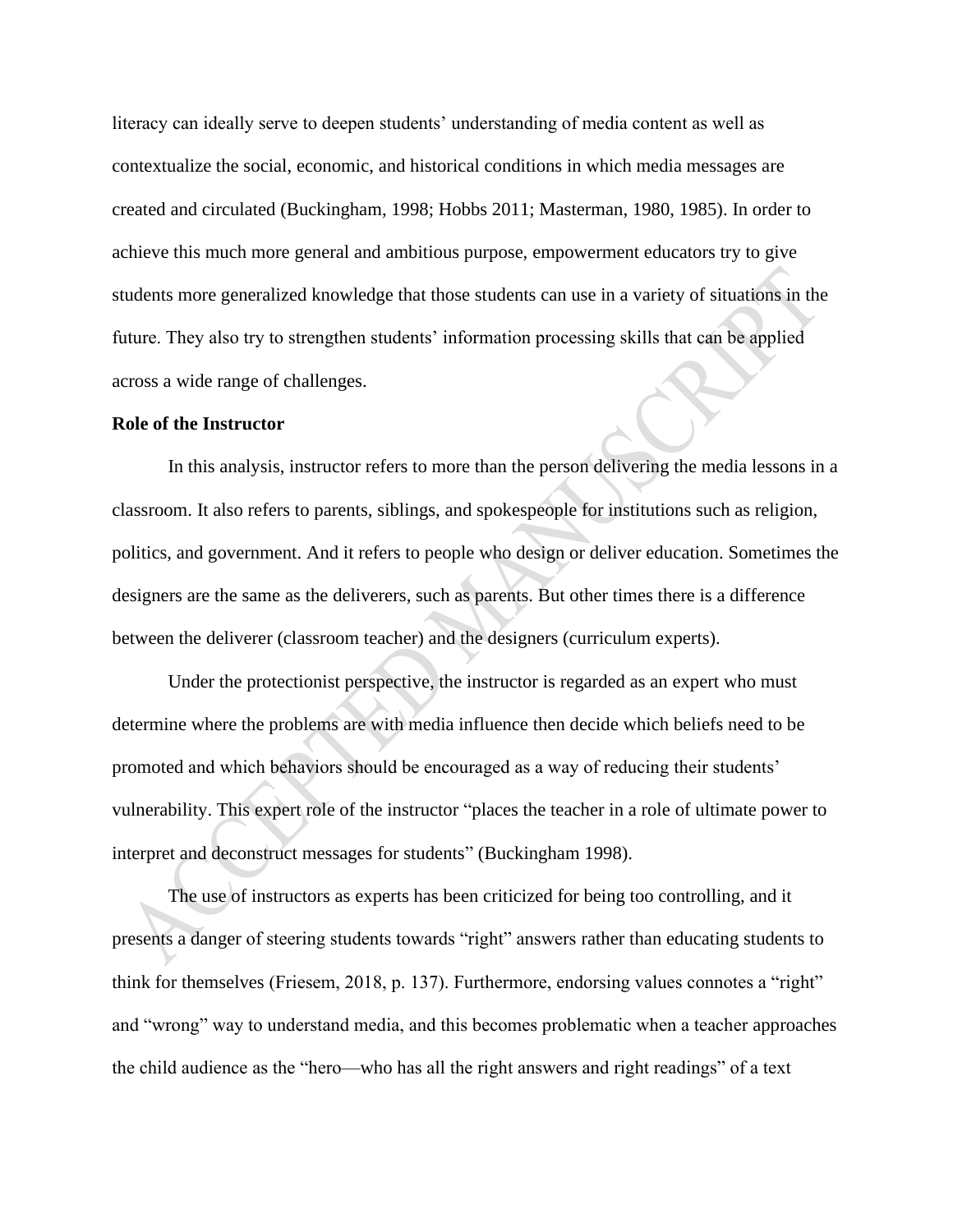(Hobbs 2008, p. 9). Therefore, the empowerment approach strives to avoid the elitism that comes with experts making decisions. "Media educators advocate a different pedagogical orientation and instructional techniques, including rejecting the traditional notion of teacher as authority, and the teacher as having the 'right" answers' (Mendoza, 2009, p. 37).

#### **Outcome Assessment**

Given the differences highlighted in the analyses of the nature of instruction and the role of the instructor above, it should be expected that there should also be important differences in how the effectiveness of education should be assessed across the two perspectives. This is especially the case with type of measures, timing, and indicators of success.

**Type of measure.** The protectionist perspective is most oriented to altering beliefs and behavioral patterns. Beliefs can be easily measured with the use of Likert type scales where students indicate the direction (positive and negative) and magnitude (little importance to great importance) of their beliefs. Designers of interventions also use measures of behavior where students report which behaviors they perform and/or which they intend to perform (Potter & Thai, 2019).

Designing adequate measures to assess the success of long-term educational treatments that are intended to empower students is much more challenging, because the empowerment perspective focuses attention much more on the development of skills and knowledge structures over the long term. The measurement of skills requires the observation of students individually as they apply particular skills to particular tasks (see *7 Skills of Media Literacy*, Potter, 2019). Skill development cannot be measured validly with the use of Likert scales or other selfreporting measures, just as athletic skills cannot be measured validly by asking people how fast they think they can run or how accurately they can throw a ball.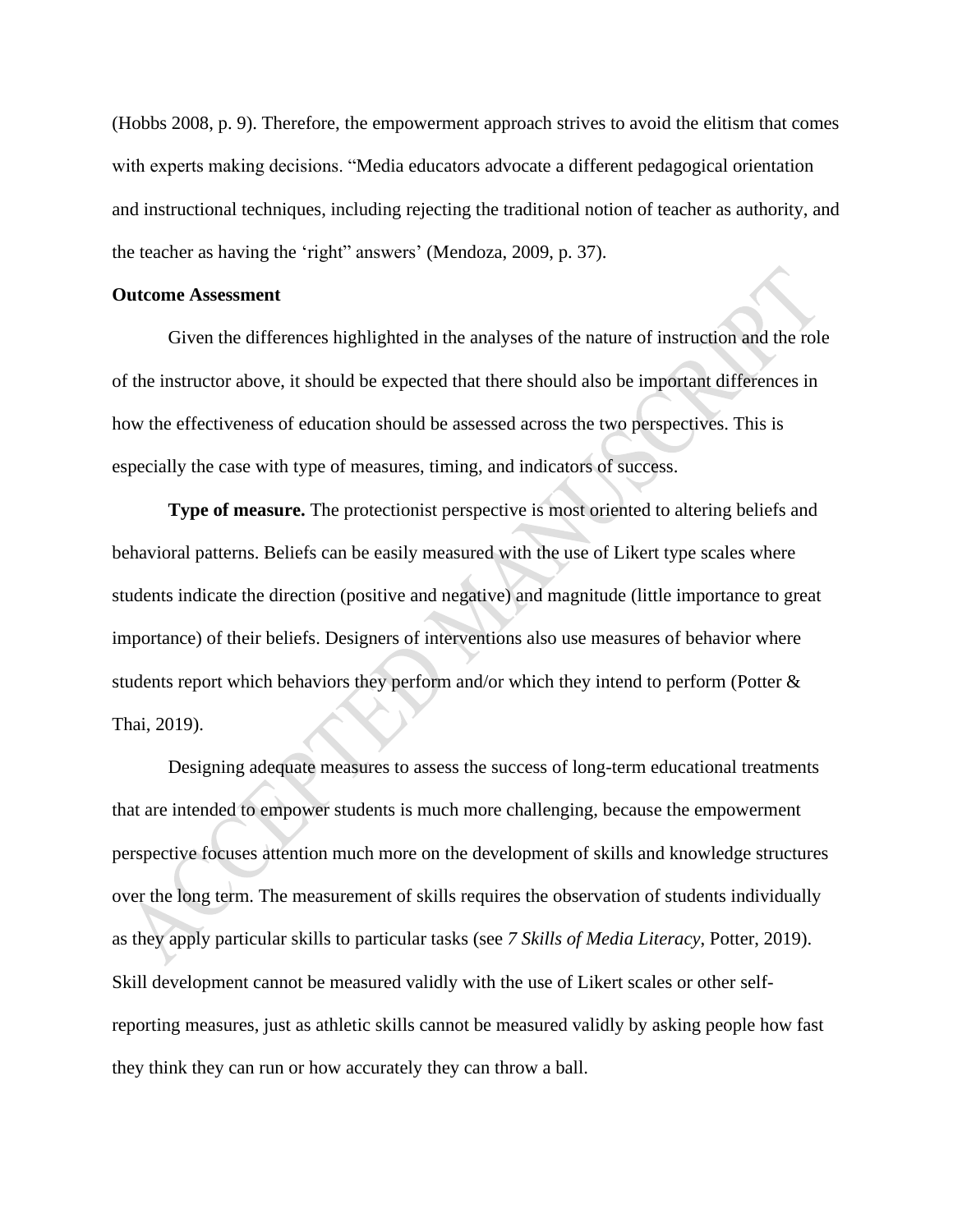The measurement of knowledge is also a considerable challenge because facts are not the same as knowledge. Facts can be validly measured with objective type tests (true-false, multiple choice). But the measurement of knowledge requires students to demonstrate an understanding about how those factual bits of information can be assembled into a useful structure that allows users to personalize those structures to maximize the satisfying of their particular needs. Thus, instructors need to do more than simply present an assortment of facts.

**Timing.** Because the protectionist perspective favors the use of interventions that are designed to persuade students to hold certain beliefs, researchers typically measure students' beliefs immediately after the intervention is completed. Sometimes they also measure those beliefs again a week or so later to see if the persuasive effect of the intervention was lasting, but this measurement over time is rare (Potter  $&$  Thai, 2019). In contrast, because the empowerment perspective favors a longer-term approach, outcome assessments need to be made continually over a much longer arc of instruction lasting from weeks to several years.

**Indicator of success.** Because the purpose of interventions used in the protectionist approach to education is to persuade students to accept a particular belief, the assessment of success requires convergence. If all respondents demonstrate acceptance of the expertdetermined belief, then the intervention is regarded as being highly successful.

If the empowerment approach is serious about educating students to think for themselves, then the assessment of success must regard convergence as an indicator of failure, not success. That is, as students learn how to increase their ability to think for themselves over time, there should be an increase in divergence across students. Grading student exams becomes much more time intensive when excellence is regarded as divergence, that is, instructors cannot rely on a grading key that highlights one, and only one, answer as the correct one.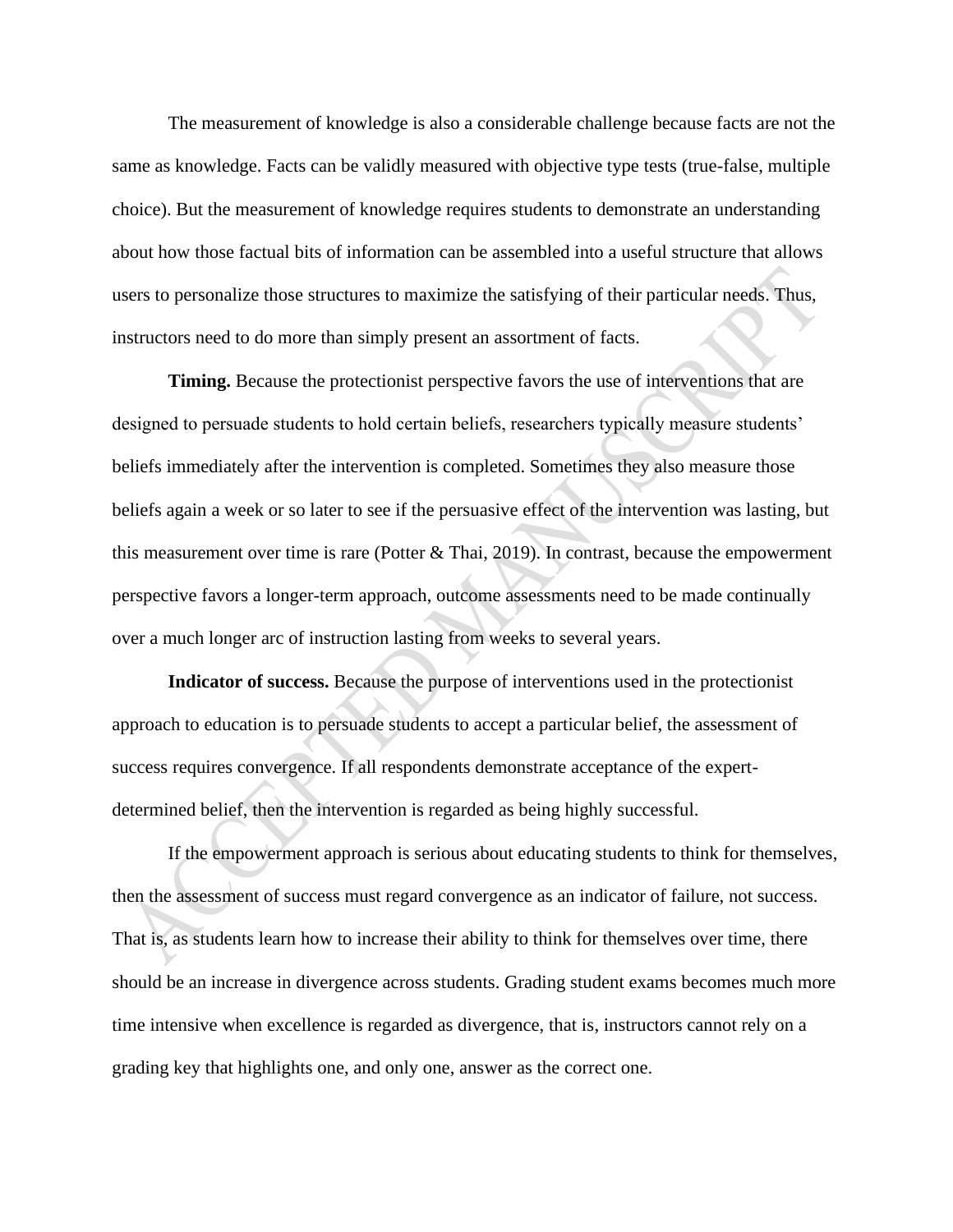#### **Discussion**

The most important finding arising from this inductive analysis is that the characteristics (power differential and stance) most mentioned in the literature as the key differences between the protectionist and empowerment approaches to media education are really indicators of similarities rather than differences. It is interesting to note that these two characteristics are most linked to the way these two approaches are labeled. The "protectionist" approach suggests that the media are much more powerful than individual people and that educators need to react to the negative effects being exerted by the media by providing interventions to reduce those effects. In contrast, the "empowerment" approach suggests that educators need to be proactive before students experience negative effects by making them more powerful than the media.

When we set aside the characteristics of power differential and stance and put the spotlight instead on other characteristics, we can see a clearer distinction between the two approaches. This analysis shows that under the protectionist perspective, the role of the instructor is regarded as an expert who targets a particular vulnerability in students, selects a certain set of beliefs as being the most valuable for overcoming that particular vulnerability, and uses instruction as a way to persuade students to accept these beliefs and act on them when dealing with the media. In contrast under the under the empowerment perspective, the role of the instructor is to provide students with a skills-based and general knowledge type education that will make them better able to handle any kind of a challenge from the media over the long run.

Once we recognize the role of instructor in media education as the primary discriminator between the two perspectives, then the remaining criteria line up as elaborating that key difference. The protectionist perspective has narrower scope, more finite instructional experiences, and a simpler assessment scheme that can be administered immediately after an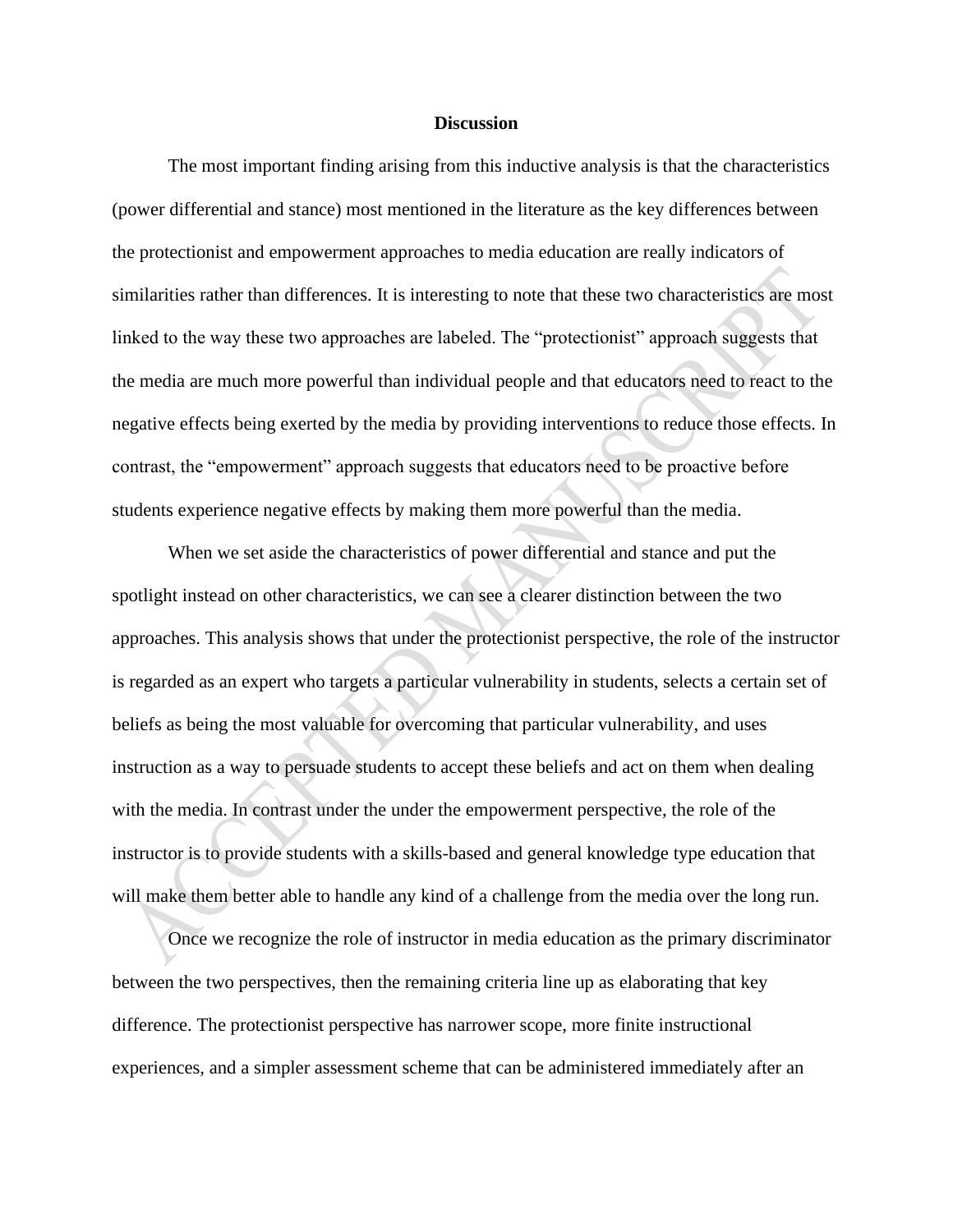intervention. In contrast, the empowerment perspective operates from a much broader scope of education where lessons are interwoven throughout all subjects in a general curriculum extending over years and where assessment schemes require much more complexity as they continuously measure how students incorporate new sets of facts into their existing knowledge structures and as they repeatedly observe how students incrementally develop skills through trial and error over years of practice on a full range of topics.

In conclusion, the two approaches to media education are indeed different, but the most salient differences seemed to have been overshadowed by the expressions of differences that are suggested most by the labels of the two categories. That is, when we focus on those labels, we are misled to think that one approach is reactive by trying to protect students from well documented negative media effects, while the other approach is more proactive by trying to help students be more powerful in dealing with all the challenges and opportunities the media will provide throughout one's future lifetime. These labels obscure the similarities that both approaches are really proactive in the way they want to help students be more powerful in protecting themselves from potentially negative effects. Also, these labels tend to push the most important differences into the background where they are often overlooked. When we keep our focus on the role of the instructor, the nature of instruction, and how effectiveness should be assessed, it is much easier to see profound differences between the two approaches to media education.

These differences raise significant implications moving forward. For example, there is little utility in continuing to treat this difference as a debate and in constructing arguments about which approach is better. Instead, scholarly effort will have much more utility when it is directed toward providing much more detail about how to maximize the value that each of these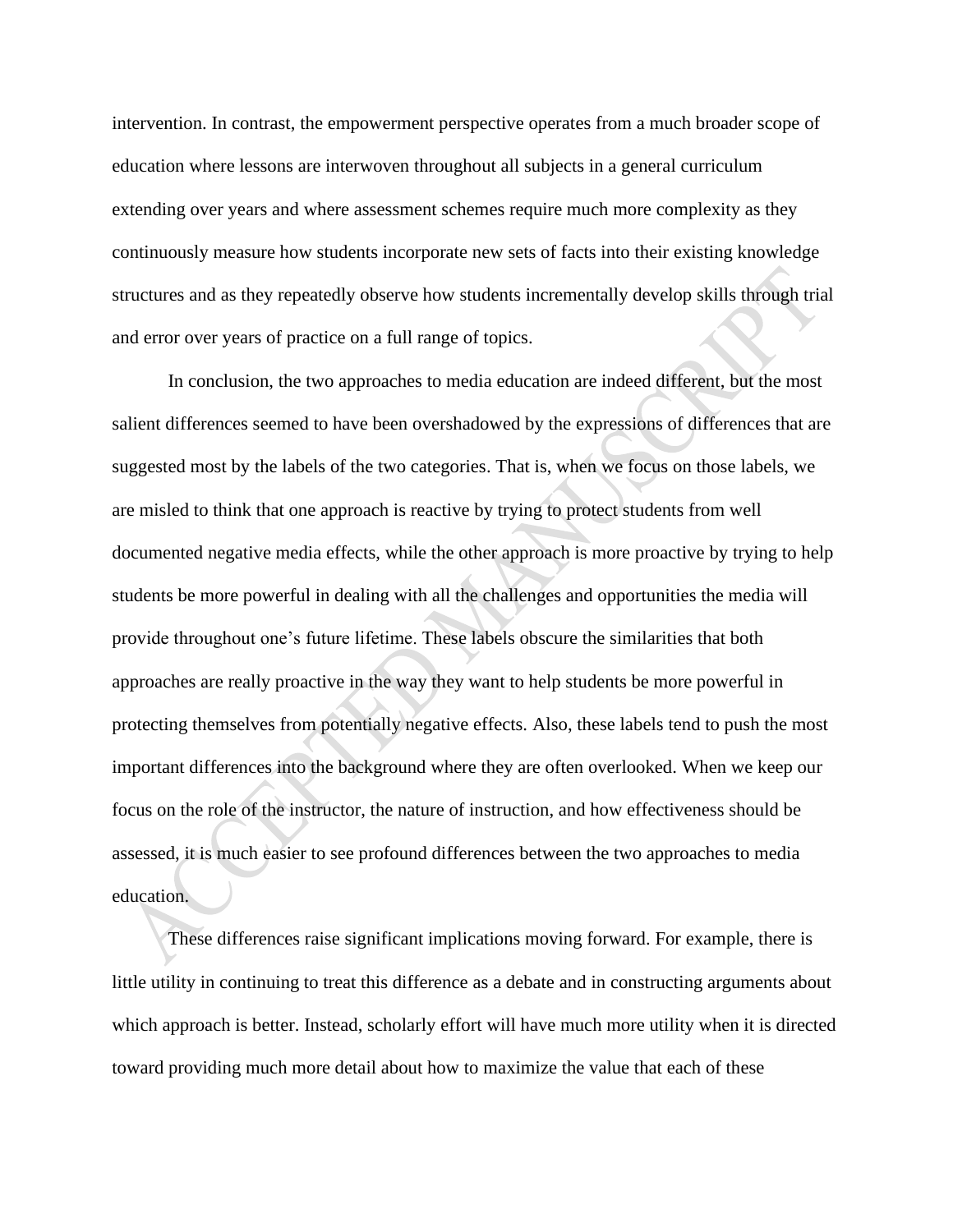approaches could provide. For example, researchers using the protectionist approach have created a fairly large literature of media literacy interventions but there is room for improving these designs so that their findings can be much more valuable (Potter & Thai, 2019). The field needs scholars who will contribute efforts to develop more compelling instructional lessons, better methods of measuring the effectiveness of these studies, and more insightful explanations about how teaching certain beliefs to students can more successfully lead to changes in their behavioral patterns that can make more significant improvements in their interactions with media messages.

Perhaps the most pressing need with media education is for scholars to articulate in much more detail how to make progress using the empowerment approach with its highly ambitious goals for education. Achieving these goals will require an enormous investment to incorporate media education into entire curricula, to alter the way teachers are trained, to shift the focus of public education away from the transmission of facts and toward educating students about how to think for themselves so they can build their own knowledge structures. And most profoundly, it will require all assessment in education to shift away from its fetish on convergence, where all students are required to learn the same things, memorize the same facts, and behave the same ways. If the purpose of the empowerment perspective on media education is really to help students challenge meanings in media messages and instead think for themselves, then divergence of thinking should not just be allowed but be required for excellence.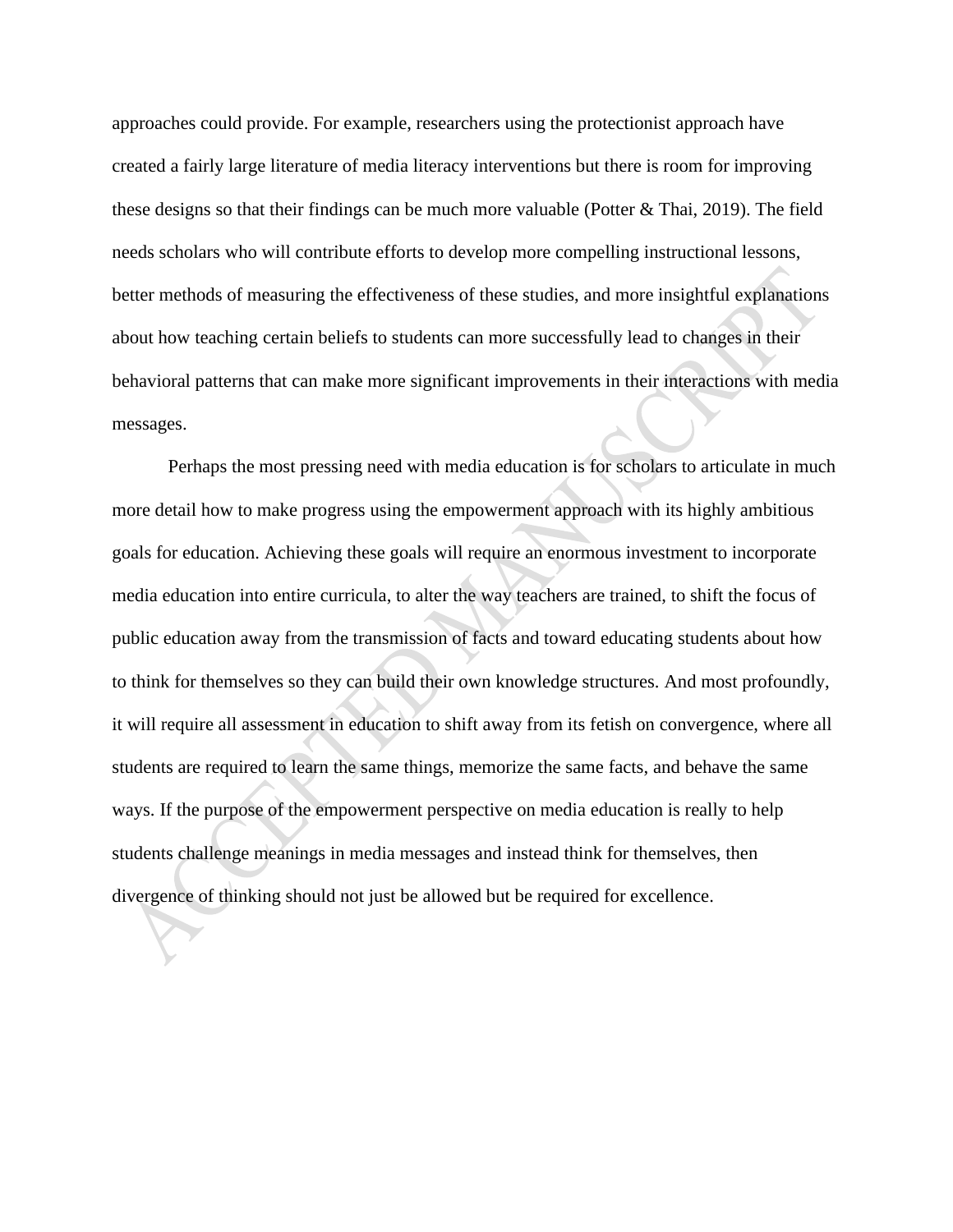#### **References**

- AlNajjar, A. (2019). Abolish censorship and adopt critical media literacy: A proactive approach to media and youth in the Middle East. *Journal of Media Literacy Education, 11*(3), 73- 84. doi: 10.23860/JMLE- 2019-11-3-7
- Alvermann, D. E., Moon, J. S., & Hagood, M. C. (1999). *Popular culture in the classroom: Teaching and researching critical media literacy*. Newark, DE: International Reading Association.
- Banerjee, S. C., & Greene, K. (2006). Analysis versus production: Adolescent cognitive and attitudinal responses to antismoking interventions. *Journal of Communication*, *56*, 773- 794.
- Berelson, B., & Steiner, G. A. (1964). *Human behavior: An inventory of scientific findings*. New York: Harcourt, Brace & World, Inc.
- Bergsma, L. J. (2004). Empowerment education: The link between media literacy and health promotion. *American Behavioral Scientist, 48*, 152-164. [https://doi.org/10.1177/0002764204267259](https://doi.org/10.1177%2F0002764204267259)
- Bergsma, L. (2011). Media literacy and health promotion for adolescents. *Journal of Media Literacy Education, 3*(1), 25-28.
- Bergstrom, A. M., Flynn, M., & Craig, C. (2018). Deconstructing media in the college classroom: A longitudinal critical media literacy intervention. *Journal of Media Literacy Education, 10*(3), 113-131.
- Bickham, D. S., & Slaby, R. G. (2012). Effects of a media literacy program in the US on children's critical evaluation of unhealthy media messages about violence, smoking, and food. *Journal of Children and Media*, *6*(2), 255-271.
- Buckingham, D. (1998). Media education in the UK: Moving beyond protectionism. *Journal of Communication, 48*(1): 33-43.
- Buckingham, D. (2003). *Media education: Literacy, learning and contemporary culture*. Malden: Polity.
- Buijzen, M. (2007). Reducing children's susceptibility to commercials: Mechanisms of factual and evaluative advertising interventions. *Media Psychology*, *9*, 411-430.
- Byrne, S. (2009). Media literacy interventions: What makes them boom or boomerang? *Communication Education*, *58*, 1-14.
- Castells, M. (1997). *The power of identity, the information age: Economy, society and culture Vol. II*. Cambridge, MA: Blackwell.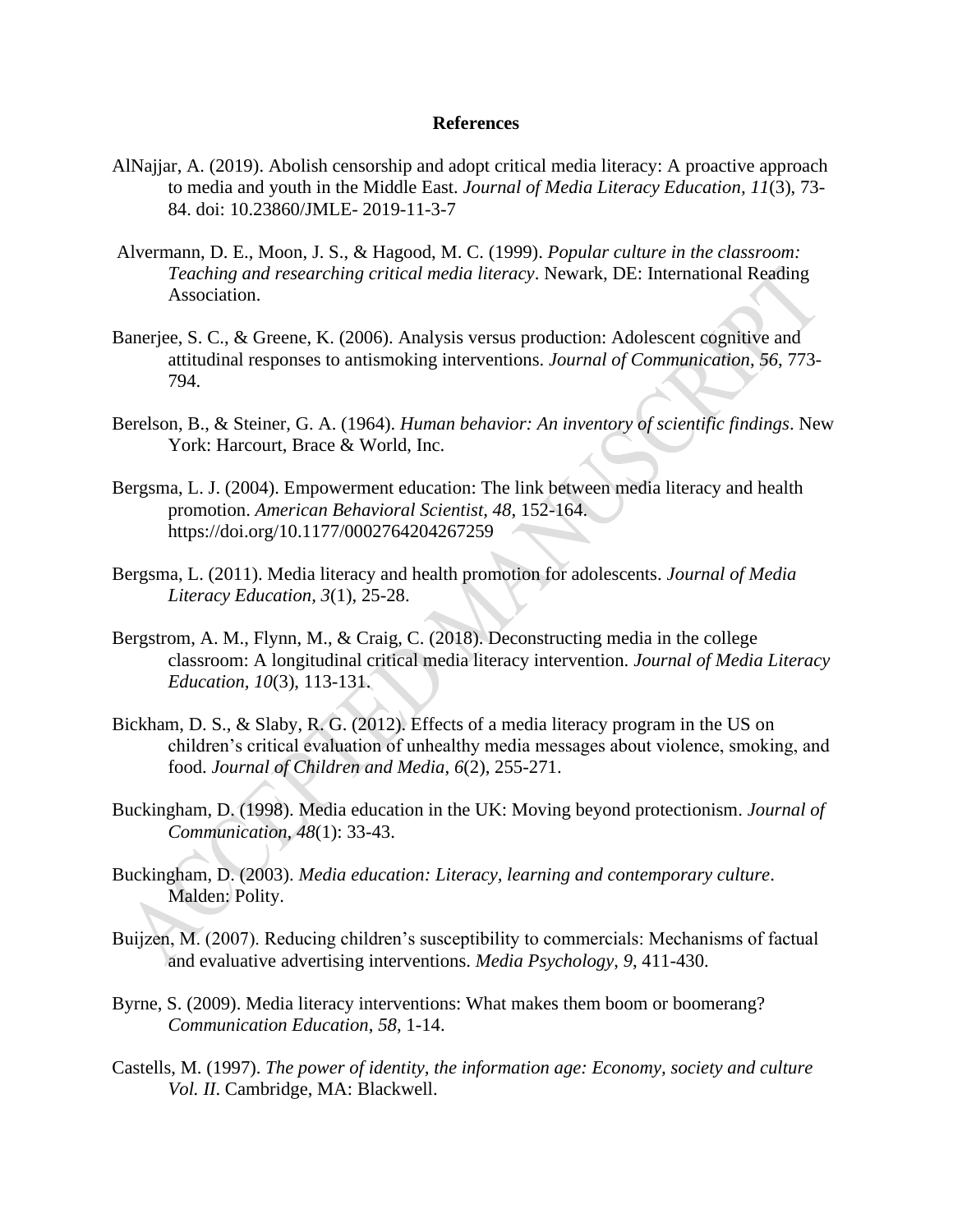- Castells, M. (2004). *The network society: A cross-cultural perspective*. Cheltenham, UK: Edward Elgar.
- Castells, M. (2012). *Networks of outrage and hope: Social movements in the Internet age*. Cambridge, MA: Polity Press.
- Chen, Y. C. (2013). The effectiveness of different approaches to media literacy in modifying adolescents' responses to alcohol. *Journal of health communication*, *18*(6), 723-739.
- Choma, B. L., Foster, M. D., & Radford, E. (2007). Use of objectification theory to examine the effects of a media literacy intervention on women. *Sex Roles*, *56*, 581-591.
- Comer, J. S., Furr, J. M., Beidas, R. S., Weiner, C. L., & Kendall, P. C. (2008). Children and terrorism-related news: Training parents in coping and media literacy. *Journal of Consulting and Clinical Psychology*, *76*, 568-578.
- Considine, D. M. (1997). Media literacy: A compelling component of school reform and restructuring. In R. Kubey (Ed.), *Media literacy in the information age* (pp. 243 - 262). New Brunswick, NJ: Transaction Publishers.
- Coughlin, J. W., & Kalodner, C. (2006). Media literacy as a prevention intervention for college women at low- or high-risk for eating disorders. *Body Image: An International Journal of Research*, *3*, 35-43.
- Crandall, H. (2016). Locating community action outreach projects in the scholarship of media literacy pedagogy. *Journal of Media Literacy Education*, *8*(2), 110–121.
- Evans, A. E., Dave, J., Tanner, A., Duhe, S., Condrasky, M., Wilson, D., Griffin, S., Palmer, M., & Evans, M. (2006). Changing the home nutrition environment: Effects of a nutrition and media literacy pilot intervention. *Family Community Health*, *29*, 43-54.
- Finnish Ministry of Education and Culture. (2013). *Good media literacy national policy guidelines 2013–2016*. Publications of the Ministry of Education and Culture, Finland, 2013:13. Retrieved from http://julkaisut.valtioneuvosto.fi/bitstream/handle/10024/75280/OKM13.pdf
- Freire P. 1970. *Pedagogy of the oppressed*. New York, NY: Continuum.
- Freire P. 1973. *Education for critical consciousness*. New York, NY: Continuum.
- Friesem, E. (2018). Too much of a good thing? How teachers' enthusiasm may lead to protectionism in exploring media & gender. *Journal of Media Literacy Education*, *10*(1), 134–147.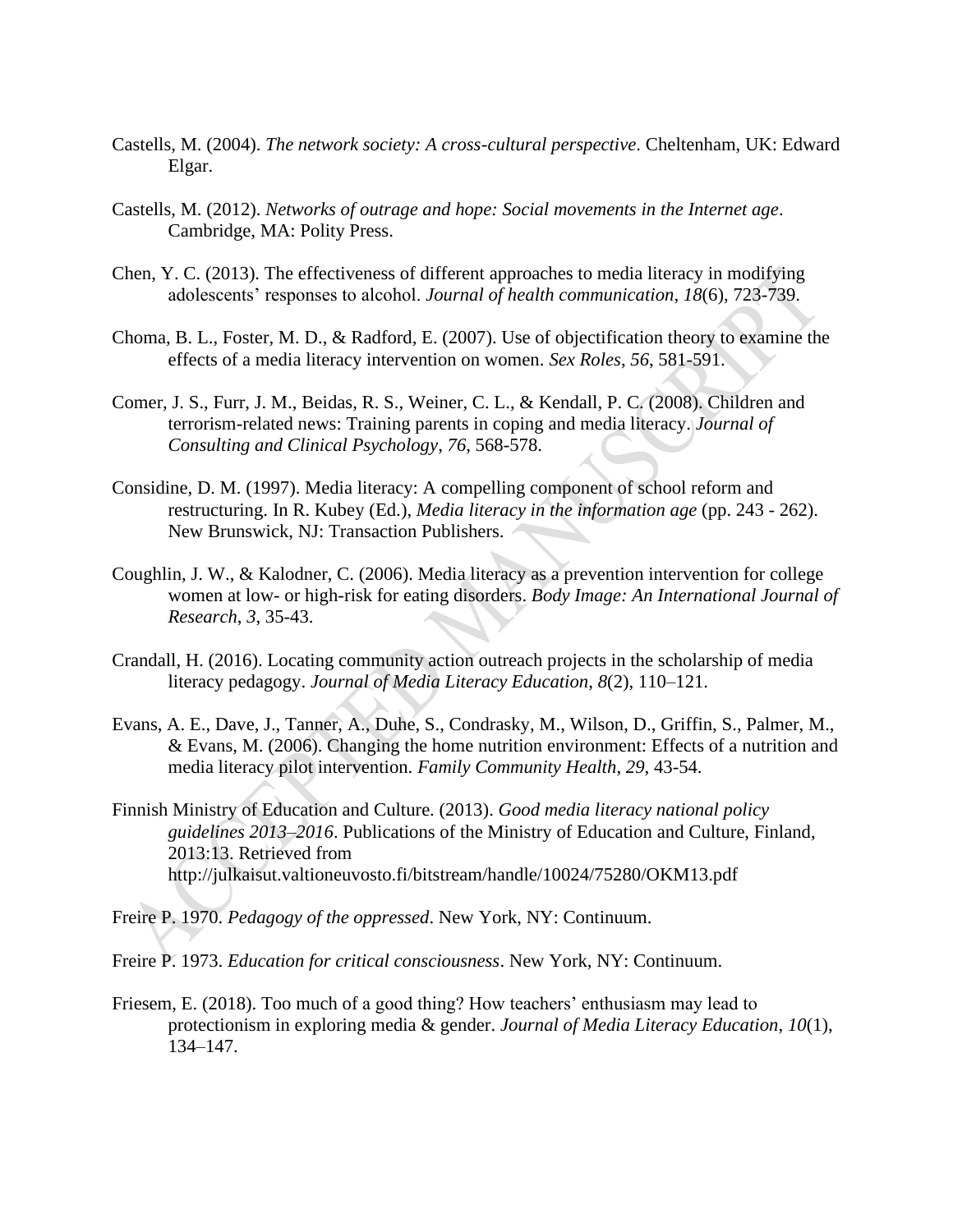- Halliwell, E., Easun, A., & Harcourt, D. (2011). Body dissatisfaction: Can a short media literacy message reduce negative media exposure effects amongst adolescent girls? *British Journal of Health Psychology*, *16,* 396-403.
- Halloran, J. D., & Jones, M. (1992). The inoculation approach. In M. Alvarado & O. Boyd-Barrett (Eds.), *Media education: An introduction* (pp. 10–13). London: British Film Institute.
- Hindin, T. J., Contento, I. R., & Gussow, J. D. (2004). A media literacy nutrition education curriculum for Head Start parents about the effects of television advertising on their children's food requests. *Journal of the American Dietetic Association*, *104*, 192-198.
- Hobbs, R. (1998). The seven great debates in the media literacy movement. *Journal of Communication, 48*(1), 16–32.
- Hobbs, R. (2010). *Digital and media literacy: A plan of action*. Washington, D.C.: The Aspen Institute.
- Hobbs, R. (2011). The state of media literacy: A response to Potter, *Journal of Broadcasting & Electronic Media, 55*(3), 419-430,
- Hobbs, R. (2017). Measuring the digital and media literacy competencies of children and teens. In F. C. Blumberg & P. J. Brooks (Eds.), *Cognitive development in digital contexts* (pp. 253–274). Cambridge, MA: Academic Press.
- Hobbs, R., & Jensen, A. (2009). The past, present and future of media literacy education. *Journal of Media Literacy Education, 1*, 1-11.
- Hobbs, R., & Moore, D. C. (2013). *Discovering media literacy: Teaching digital media and popular culture in elementary school*. Thousand Oaks, CA: Corwin.
- Kellner, D., & Share, J. (2007). In D. Macedo & S. R. Steinberg (Eds.), *Critical media literacy, democracy, and the reconstruction of education* (pp. 3 – 23). New York: Peter Lang.
- Kersch, D., & Lesley, M. (2019). Hosting and healing: A framework for critical media literacy pedagogy. *Journal of Media Literacy Education, 11*(3), 37-48. doi: 10.23860/JMLE-2019-11-3-4
- Kubey, R. (1998). Obstacles to the development of media education in the United States. *Journal of Communication, 48*(1), 58-69.
- Kupersmidt, J. B., Scull, T. M., & Austin, E. W. (2010). Media literacy education for elementary school substance use prevention: study of media detective. *Pediatrics*, *126*(3), 525-531.
- Levitt, A., & Denniston, B. (2014). Federal agency efforts to advance media literacy in substance abuse prevention. *Journal of Media Literacy Education 6*(2), 79 – 86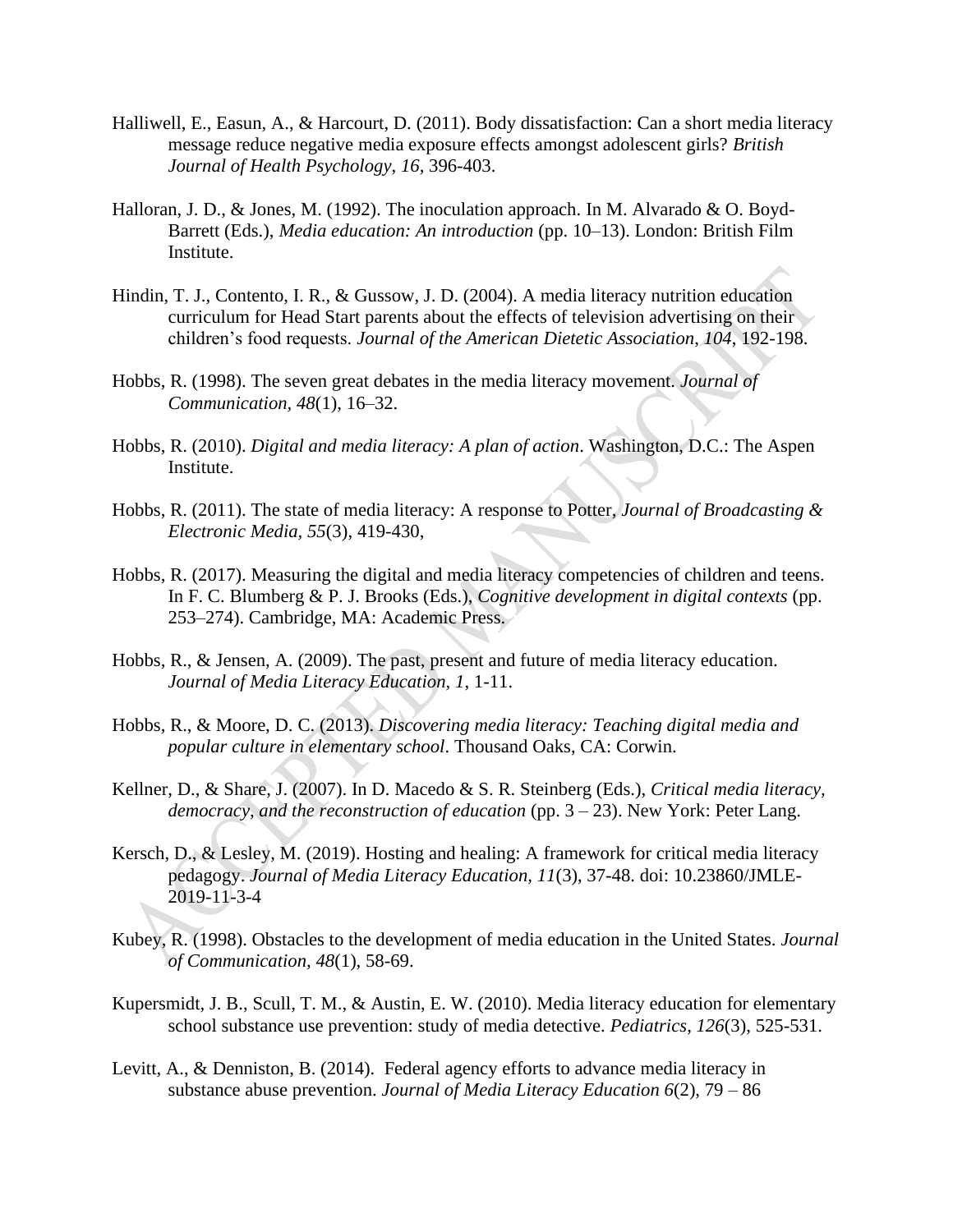- Livingstone, S. (2003). The changing nature and uses of media literacy. Published by Media@lse, London School of Economics and Political Science ("LSE"), Houghton Street, London WC2A 2AE.
- Maksl, A., Craft, S., Ashley, S., & Miller, D. (2017). The usefulness of a news media literacy measure in evaluating a news literacy curriculum. *Journalism & Mass Communication Educator*, *72*(2), 228-241.
- Martens, H. (2010). [Evaluating media literacy education: Concepts, theories, and future](http://web.a.ebscohost.com.proxy.library.ucsb.edu:2048/ehost/viewarticle/render?data=dGJyMPPp44rp2%2fdV0%2bnjisfk5Ie46bFLs6e0S7Gk63nn5Kx95uXxjL6vrUm1pbBIsKaeSbCwskq4qrA4zsOkjPDX7Ivf2fKB7eTnfLujt1C3p7BLtqezPurX7H%2b72%2bw%2b4ti7ffPbpIzf3btZzJzfhrursE22rq5JtJzkh%2fDj34y73POE6urjkPIA&vid=2&sid=72ce810a-8377-44d0-ba57-e97d8894dbd8@sessionmgr4007)  [directions.](http://web.a.ebscohost.com.proxy.library.ucsb.edu:2048/ehost/viewarticle/render?data=dGJyMPPp44rp2%2fdV0%2bnjisfk5Ie46bFLs6e0S7Gk63nn5Kx95uXxjL6vrUm1pbBIsKaeSbCwskq4qrA4zsOkjPDX7Ivf2fKB7eTnfLujt1C3p7BLtqezPurX7H%2b72%2bw%2b4ti7ffPbpIzf3btZzJzfhrursE22rq5JtJzkh%2fDj34y73POE6urjkPIA&vid=2&sid=72ce810a-8377-44d0-ba57-e97d8894dbd8@sessionmgr4007) *Journal of Media Literacy Education, 2*(1), 1-22.
- Masterman, L. (1980). *Teaching about television*. London: Macmillan.
- Masterman, L. (1985). *Teaching the media*. London: Comedia.
- Masterman, L. (2010). Voices of media literacy: International pioneers speak: Len Masterman Interview Transcript. Center for Media Literacy. Retrieved from http://www.medialit.org/reading-room/voicesmedia-literacy-international-pioneersspeak-lenmasterman-interview-transcript
- Mendoza, K. (2009). Surveying parental mediation: Connections, challenges and questions for media literacy. *Journal of Media Literacy Education*, *1*(1), 28–41.
- Mora, M., Penelo, E., Gutiérrez, T., Espinoza, P., González, M. L., & Raich, R. M. (2015). Assessment of two school-based programs to prevent universal eating disorders: media literacy and theatre-based methodology in Spanish adolescent boys and girls. *The Scientific World Journal*.
- Naiditch, F. (2013). A media literate approach to developing diversity education. *Journal of Media Literacy Education*, *5*(1), 337-348.
- Nelson, M. R., Powell, R., Giray, C., & Ferguson, G. M. (2020). Intergenerational food-focused media literacy in Jamaica. *Journal of Media Literacy Education, 12(*2), 13-27. https://doi.org/10.23860/JMLE-2020- 12-2-2
- Pereira, S., & Pinto, S. (2011). Making sense of TV for children: The case of Portugal. *Journal of Media Literacy Education*, *3*(2), 101-112.
- Pinkleton, B. E., Austin, E. W., Chen, Y., & Cohen, M. (2013). Assessing effects of a media literacy-based intervention on US adolescents' responses to and interpretations of sexual media messages. *Journal of Children and Media*, *7*(4), 463-479.
- Potter, W. J. (2004). *Theory of media literacy: A cognitive approach*. Thousand Oaks, CA: Sage.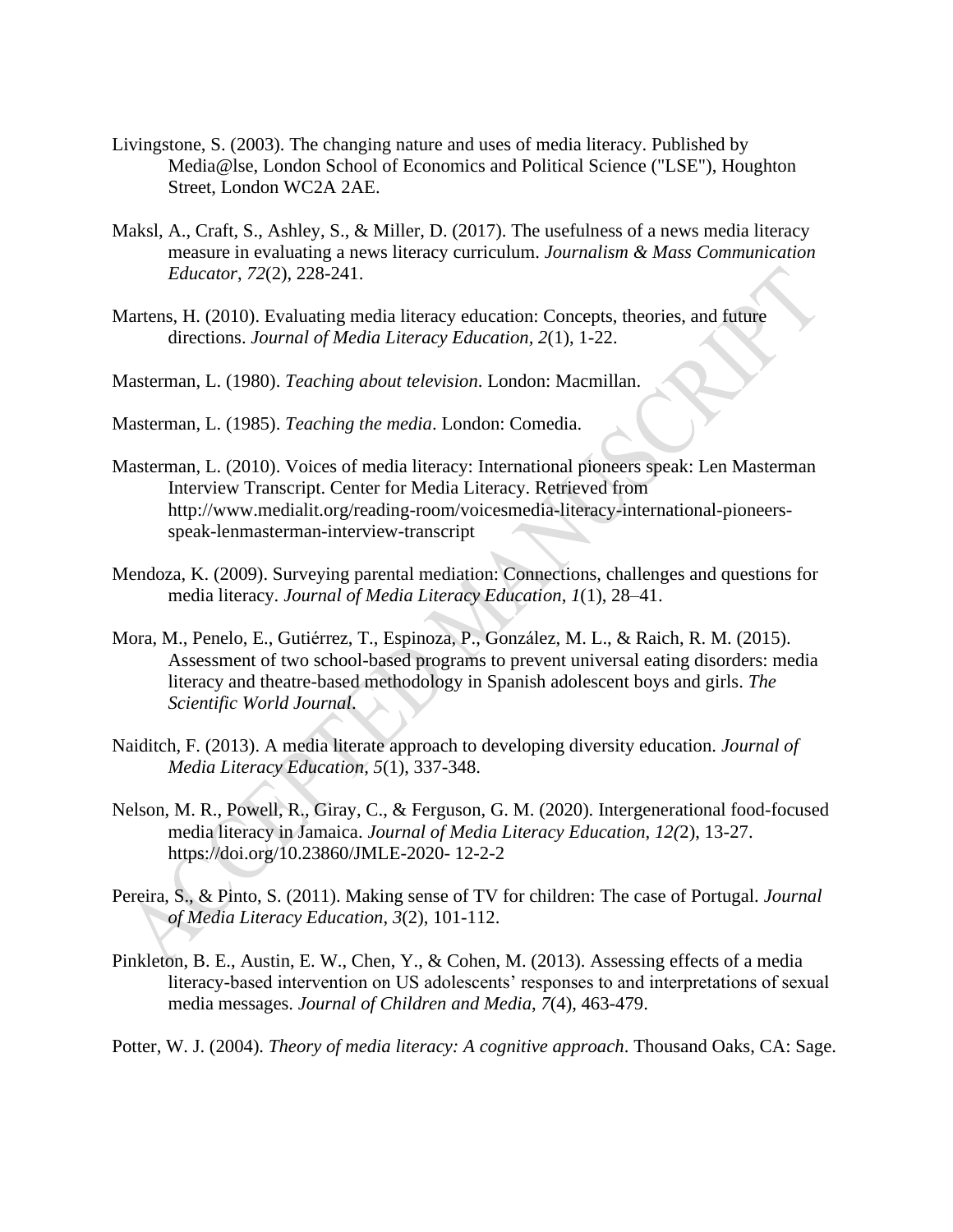- Potter, W. J. (2010). The state of media literacy. *Journal of Broadcasting & Electronic Media, 54,* 675-696.
- Potter, W. J. (2012). *Media effects*. Thousand Oaks, CA: Sage.
- Potter, W. J. (2018). An analysis of patterns of design decisions in recent media effects research. *Review of Communication Research, 6*, 1-29. doi: 10.12840/issn.2255- 4165.2018.06.01.014
- Potter, W. J. (2019). *7 skills of media literacy*. Thousand Oaks, CA: Sage.
- Potter, W. J., & Thai, C. (2019). Reviewing media literacy intervention studies for validity. *Review of Communication Research, 7*. doi: 10.12840/ISSN.2255-4165.018
- Rabak-Wagenar, J., Eickhoff-Shemek, J., & Kelly-Vance, L. (1998). The effect of media analysis on attitudes and behaviors regarding body image among college students. *Journal of American College Health*, *47*, 29-35
- Raich, R. M., Portell, M., Pelaez-Fernandez, M. A. (2010). Evaluation of a school-based programme of universal eating disorders prevention: Is it more effective in girls at risk? *European Eating Disorders Review*, *18*, 49-57.
- Ramasubramanian, S., & Oliver, M. B. (2007). Activating and suppressing hostile and benevolent racism: Evidence for comparative media stereotyping. *Media Psychology*, *9*, 623-646.
- Reichert, T., LaTour, M. S., Lambiase, J. J., & Adkins, M. (2007). A test of media literacy effects and sexual objectification in advertising. *Journal of Current Issues and Research in Advertising*, *29*, 81-92.
- Redmond, T. (2012). The pedagogy of critical enjoyment: Teaching and reaching the hearts and minds of adolescent learners through media literacy education. *Journal of Media Literacy Education*, *4*(2), 106–120.
- Ruddock, A. (2001)*. Understanding audiences: Theory and method.* London: Sage.
- Scharrer, E. (2006). I noticed more violence: The effects of a media literacy program on critical attitudes toward media violence. *Journal of Mass Media Ethics*, *21*, 69-86.
- Scharrer, E. (2007). Closer than you think: Bridging the gap between media effects and cultural studies in media education theory and practice. In A. Nowak, S. Abel, & K. Ross (Eds.). *Rethinking media education: Critical pedagogy and identity politics* (pp. 17-35). Cresskill, NJ: Hampton Press.
- Share, J. (2009). *Media literacy is elementary: Teaching youth to critically read and create media* (Vol. 41). New York: Peter Lang.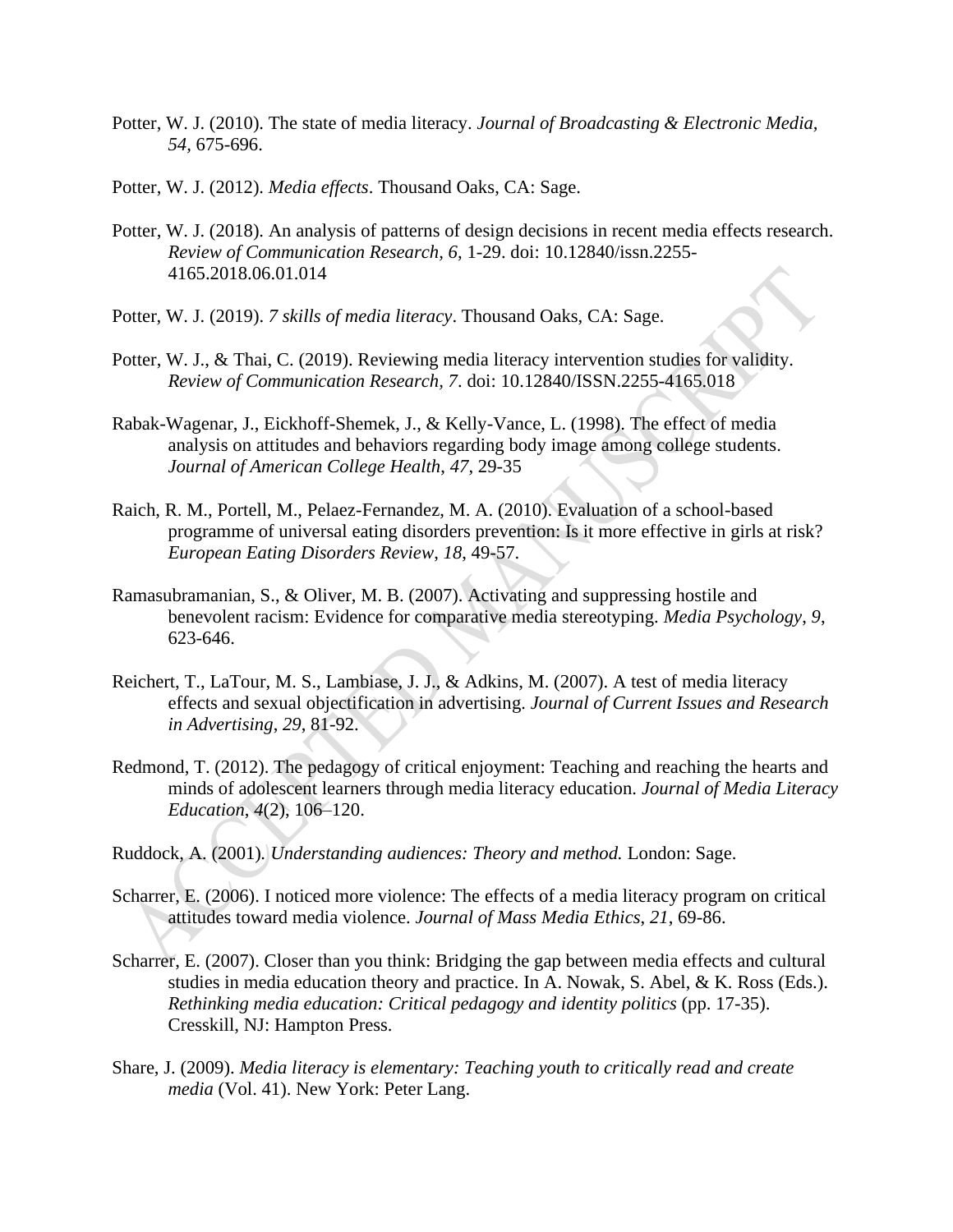- Steinke, J., Lapinski, M. K., Crocker, N., Zietsman-Thomas, A., Williams, Y., Evergreen, S. H., & Kuchibhotla, S. (2007). School-aged children's perceptions of women in science using the Draw-A-Scientist-Test (DAST). *Science Communication, 29*, 35-64.
- Thoman, E., & Jolls, T. (2004). Media literacy a national priority for a changing world. *American Behavioral Scientist, 48*(1):18-29. doi:10.1177/0002764204267246.
- Turin, O., & Friesem, Y. (2020). Is that media literacy?: Israeli and US media scholars' perceptions of the field. *Journal of Media Literacy Education*, *12*(1), 132–144.
- Valtonen, T., Tedre, M., Makitalo, K., & Vartiainen, H. (2019). Media literacy education in the age of machine learning.| *Journal of Media Literacy Education, 11*(2), 20-36.
- Vraga, E. K., Tully, M., Akin, H., & Rojas, H. (2012). Modifying perceptions of hostility and credibility of news coverage of an environmental controversy through media literacy. *Journalism*, *13*(7), 942-959.
- Wade, T. D., Davidson, S., & O'Dea, J. A. (2003). A preliminary controlled evaluation of a school-based media literacy program and self-esteem program for reducing eating disorder risk factors. International *Journal of Eating Disorders*, *33*(4), 371-383.
- Walsh, K. R., Sekarasih, L., & Scharrer, E. (2014). Mean girls and tough boys: Children's meaning making and media literacy lessons on gender and bullying in the United States. *Journal of Children and Media*, *8*(3), 223-239.
- Wharf Higgins, J., & Begoray, D. (2012). Exploring the borderlands between media and health: Conceptualizing 'critical media health literacy. *Journal of Media Literacy Education*, *4*(2), 136–148.
- Wilksch, S. M., Durbridge, M. R., & Wade, T. D. (2008). A preliminary controlled comparison of programs designed to reduce risk of eating disorders targeting perfectionism and media literacy. *Journal of the American Academy of Child Adolescent Psychiatry*, *47*, 939-947.
- Wilksch, S. M., Tiggemann, M., & Wade, T. D. (2006). Impact of interactive school-based media literacy lessons for reducing internalization of media ideals in young adolescent girls and boys. *International Journal of Eating Disorders*, *39*, 385-393.
- Yamamiya, Y., Cash, T. F., Melnyk, S. E., Posavac, H. D., & Posavac, S. S. (2005). Women's exposure to thin-and-beautiful media images: body image effects of media-ideal internalization and impact-reduction interventions. *Body Image*, *2*, 74-80.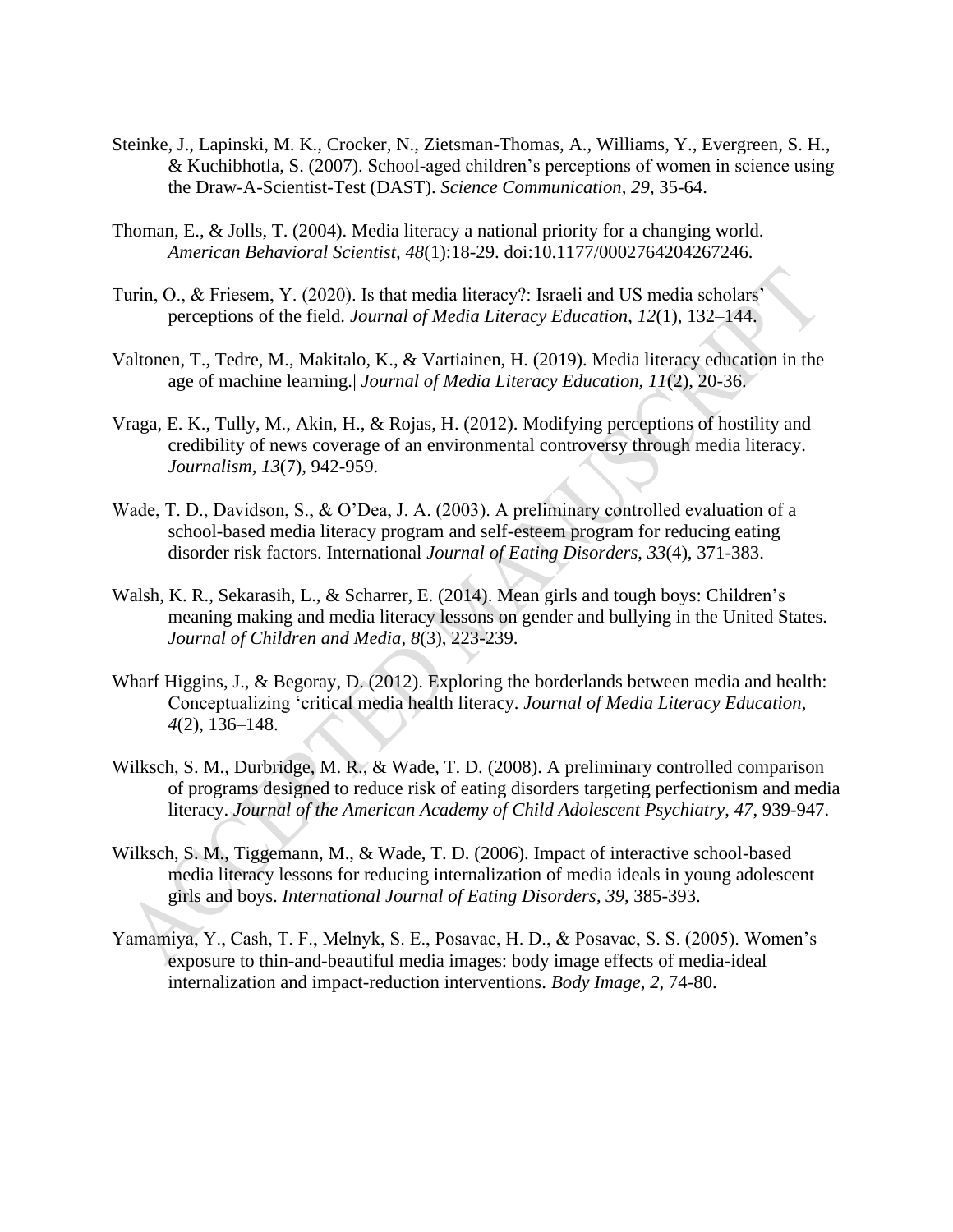#### Table 1

Analytical Categories Used to Group Ideas Expressed about Protectionism and Empowerment

\_\_\_\_\_\_\_\_\_\_\_\_\_\_\_\_\_\_\_\_\_\_\_\_\_\_\_\_\_\_\_\_\_\_\_\_\_\_\_\_\_\_\_\_\_\_\_\_\_\_\_\_\_\_\_\_\_\_\_\_\_\_\_\_\_\_\_\_\_\_

#### **Power Differential**

Authors' conception of the media's power to influence individuals is compared to the authors' conception of the power of individuals to deal with media influence. \* Do authors express a power differential as a way of drawing a distinction between the two perspectives?

# **Nature of Instruction**

# Scope

\* Does the perspective focus on dealing with one specific vulnerability or with a wide variety of potential vulnerabilities?

#### Stance

\* Does the perspective focus on reacting to an existing problem or proactively prepare students to be able to deal successfully with any type of challenge?

#### Extent

\* Does the perspective focus on relatively short, self-contained interventions or on longer-term education woven throughout the general curricula?

#### Content

\* What should be the focus of the instruction? (beliefs, behaviors, skills, facts, knowledge)

# **Role of Instructor**

\* Is the instructor regarded more as an expert authority or as a guide?

# **Outcome Assessment**

Timing

\* When should outcome measures be taken?

Type

\* What type of measures should be used to assess outcomes?

# Indicators of Success

\* What pattern of findings should be used as standards in determining success?

\_\_\_\_\_\_\_\_\_\_\_\_\_\_\_\_\_\_\_\_\_\_\_\_\_\_\_\_\_\_\_\_\_\_\_\_\_\_\_\_\_\_\_\_\_\_\_\_\_\_\_\_\_\_\_\_\_\_\_\_\_\_\_\_\_\_\_\_\_\_

\* Indicates the questions that guide the analysis in each category.